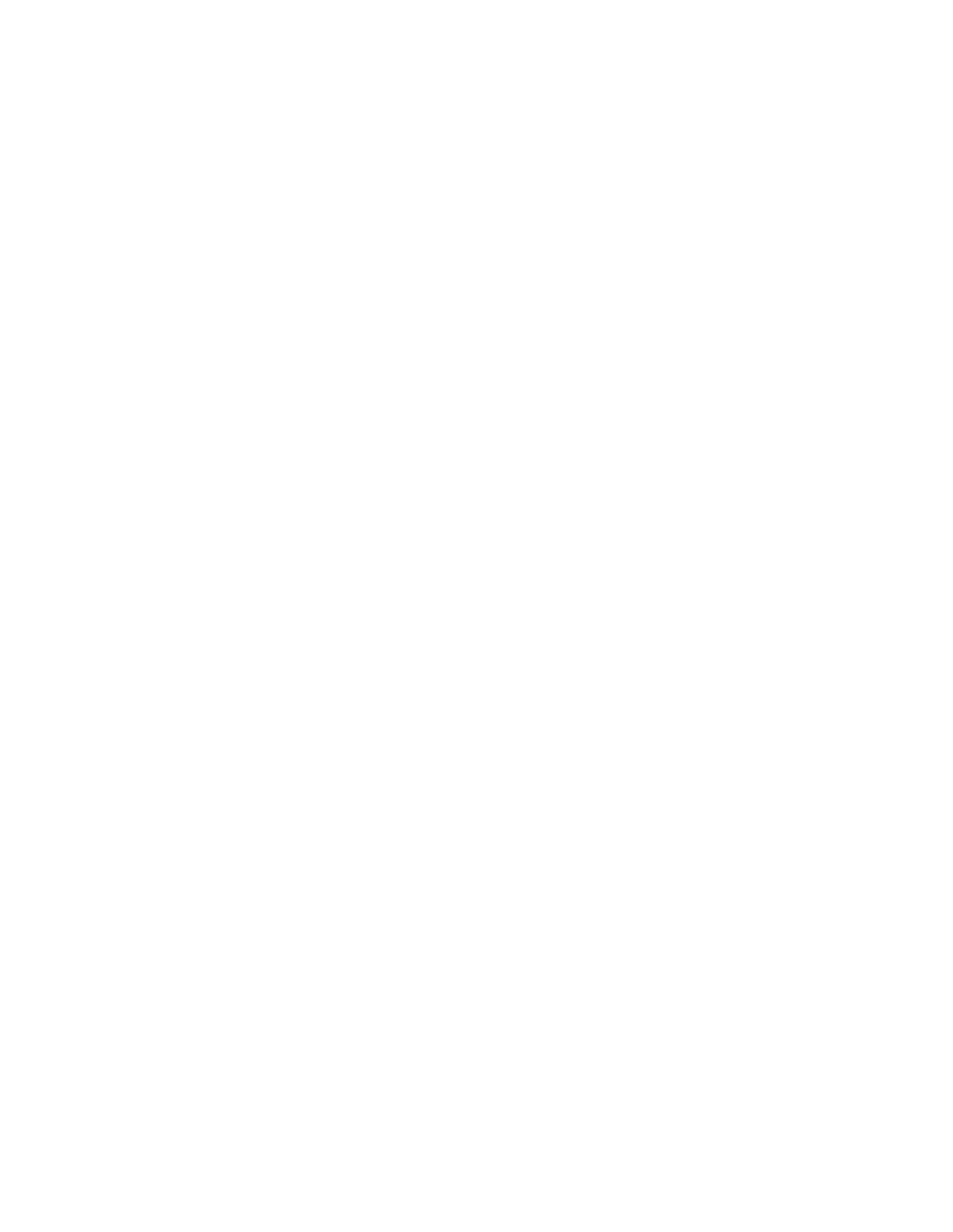### **Evaluation and Assessment**

It is the policy of the Agency that a timely, comprehensive, multidisciplinary evaluation of each child, birth to age three, referred for evaluation, and a family-directed assessment of the needs of each child and each child's family is provided, in accordance with the Iowa Administrative Rules for Early ACCESS, to appropriately assist in the development of the child.

The following definitions apply to evaluation and assessment activities:

- 1. Evaluation means the procedures used by appropriate qualified personnel to determine a child's initial and continuing eligibility for Early ACCESS, consistent with the definition of infants and toddlers with disabilities, including determining the status of the child in each of the developmental areas.
- 2. Assessment means the ongoing procedures used by appropriate qualified personnel throughout the period of a child's eligibility to identify the child's unique strengths and needs and the services to meet those needs, and the resources, priorities and concerns of the family as the supports and services necessary to enhance the family's capacity to meet the developmental needs of the eligible child.

The 2012 Early ACCESS rules allow for a determination that a child is eligible based on a review of medical records alone.

The evaluation and assessment must be conducted by personnel trained to utilize appropriate methods and procedures and be based on informed clinical opinion. The evaluation and assessment includes the following:

- A review of the pertinent records related to the child's current health status and medical history;
- An evaluation of the child's level of functioning in developmental areas, including cognitive development, physical development, including vision and hearing, communication development, social or emotional development, and adaptive development; and
- An assessment of the unique needs of the child in the above-listed developmental areas, including the identification of services appropriate to meet those needs.

Family-directed assessment must be conducted by personnel trained to utilize appropriate methods and procedures in order to identify the resources, priorities, and concerns of the family, and the identification of the supports and services necessary to enhance the family's capacity to meet the needs of the child. Assessments of the family must:

- Be voluntary on the part of each family member participating in the assessment;
- Be based on information obtained through an assessment tool and also through an interview with those family members who elect to participate in the assessment; and
- Include the family's description of its resources, priorities, and concerns related to enhancing the child's development.

It is the policy of Area Education Agency 267 that the initial evaluation and initial assessment of each child, including the family assessment, must be completed with 45 days after the referral is received. If exceptional circumstances make it impossible to complete the evaluation and assessment activities within the 45 days, these circumstances are documented and, to the extent possible, an interim IFSP is developed and implemented.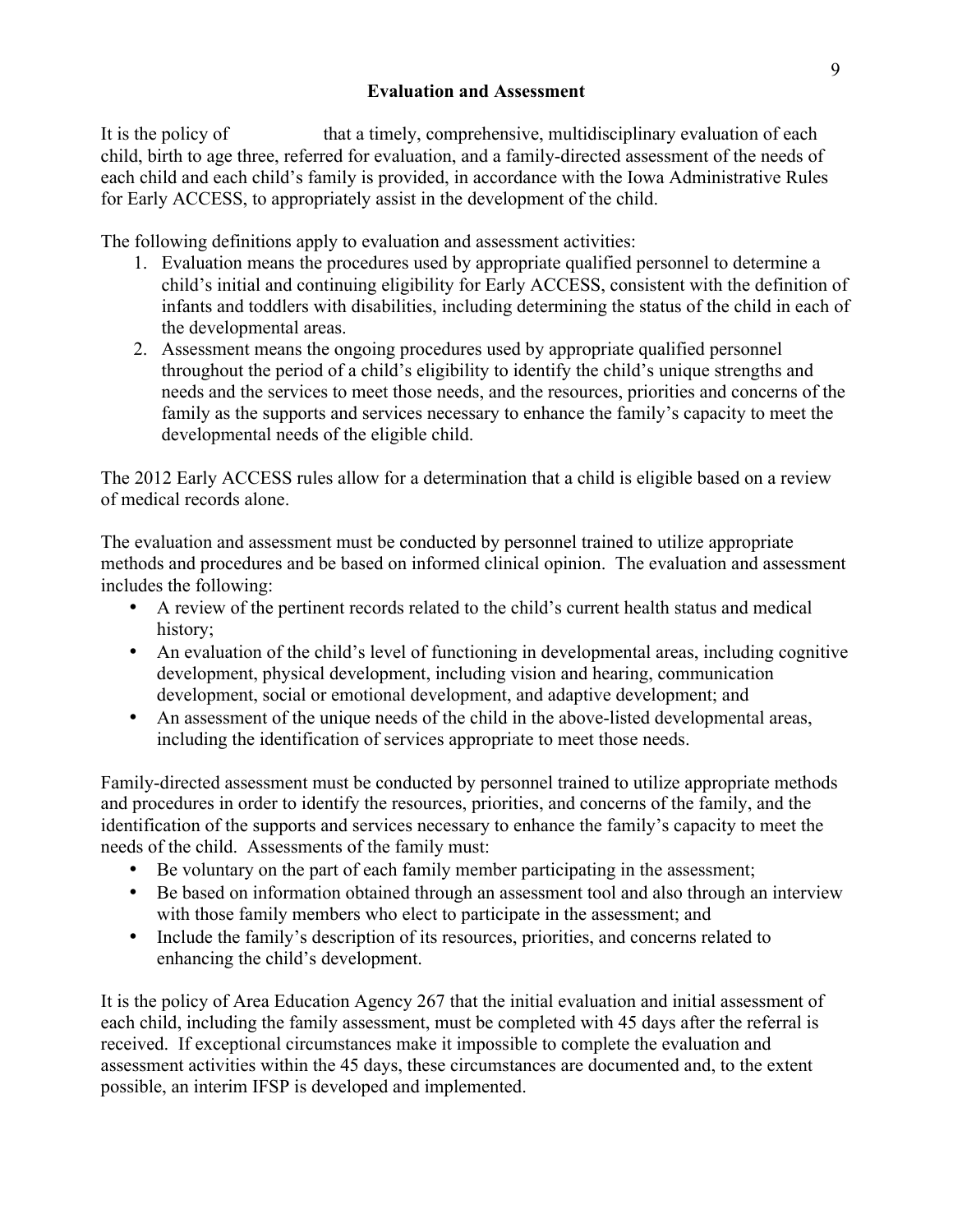### **Nondiscriminatory Procedures**

It is the policy of the Agency that all agencies responsible for evaluation and assessment activities shall use nondiscriminatory procedures. Public agencies responsible for the evaluation and assessment of children and families shall ensure at the minimum that:

- 1. Tests and other evaluation materials and procedures are administered in the native language of a parent or child or other mode of communication, unless it is clearly not feasible to do so:
- 2. Any assessment and evaluation procedures and materials that are used are selected and administered so as not to be racially or culturally discriminatory;
- 3. No single procedure is used as the sole criterion for determining a child's eligibility for Early ACCESS; and
- 4. Evaluation and assessments are conducted by qualified personnel.

# **Legal References**

Evaluation, Assessment, and Nondiscriminatory Procedures

# **IDEA 2004 Federal Requirements:**

20 U.S.C. 1435(a)(3) Evaluation

# **Iowa Requirements:**

*Iowa Administrative Rules for Early ACCESS, effective May 23, 2012*

- 281—120.24 Multidisciplinary
- 281—120.25 Native language
- 281—120.321 Evaluation of the child and assessment of the child and family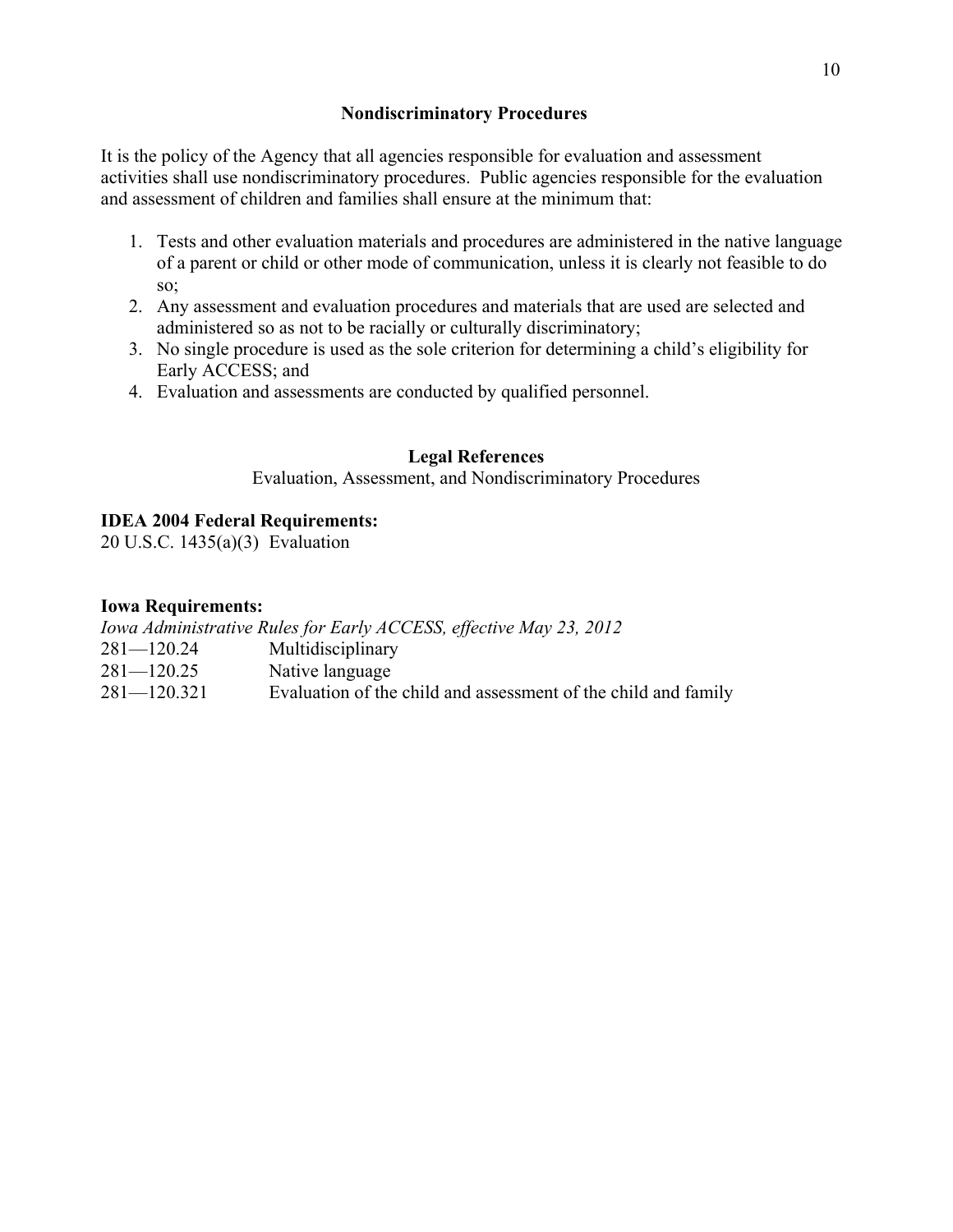# **INDIVIDUALIZED FAMILY SERVICE PLANS (IFSPs)**

### **Individualized Family Service Plans – General**

It is the policy of the Agency to require the development and implementation of Individualized Family Service Plans (IFSPs) for each eligible child and their family requiring early intervention services. An IFSP means a written plan for providing early intervention services to an eligible child and the child's family. The plan is developed in accordance with Iowa Administrative Rules for Early ACCESS, is based on the evaluation and assessment of those rules and meets rule requirements regarding the contents of the IFSP.

It is also the policy of the Agency that early intervention services are provided in natural environments, to the maximum extent appropriate for the needs of the eligible child. "Natural environment" means settings that are natural or typical for a same-aged infant or toddler without a disability. Natural environments include home or community settings in which children without disabilities participate. The provision of early intervention services for each eligible child may occur in settings other than the natural environment that are most appropriate, as determined by the parent and the IFSP team, only when early intervention services cannot be achieved satisfactorily in a natural environment. The provisions on natural environments do not apply to services listed in an IFSP that are intended to meet the needs of a parent or other family member and not the needs of the child, such as participation in a parent support program.

The Agency ensures procedures exist in accordance with Iowa Administrative Rules for Early ACCESS for the (1) development, review and evaluation for the IFSP, (2) who participates in the meetings and periodic reviews, (3) evaluation and assessment, and (4) contents of the IFSP.

If there is a dispute between agencies as to who has the responsibility for developing or implementing an IFSP, the Lead Agency shall resolve this dispute or assign responsibility.

# **Procedures for IFSP Development, Review, and Evaluation**

For a child referred to the Early ACCESS system and determined eligible, a meeting to develop the initial IFSP must be conducted within the 45-day time period.

A review of the IFSP for a child and a child's family must be conducted every six months, or more frequently if conditions warrant, or if the family requests such a review. The purpose of this periodic review of the IFSP is to determine the degree to which progress toward achieving the outcomes is being made and whether modification or revision of the outcomes or services is necessary. Periodic reviews are carried out by a meeting or by another means that is acceptable to parent and other participants.

A meeting must be conducted on at least an annual basis to evaluate and revise, as appropriate, the IFSP for the child and child's family. The results of any current evaluations and other information available from the assessments of the child and family are used to determine the early intervention services that are needed and will be provided.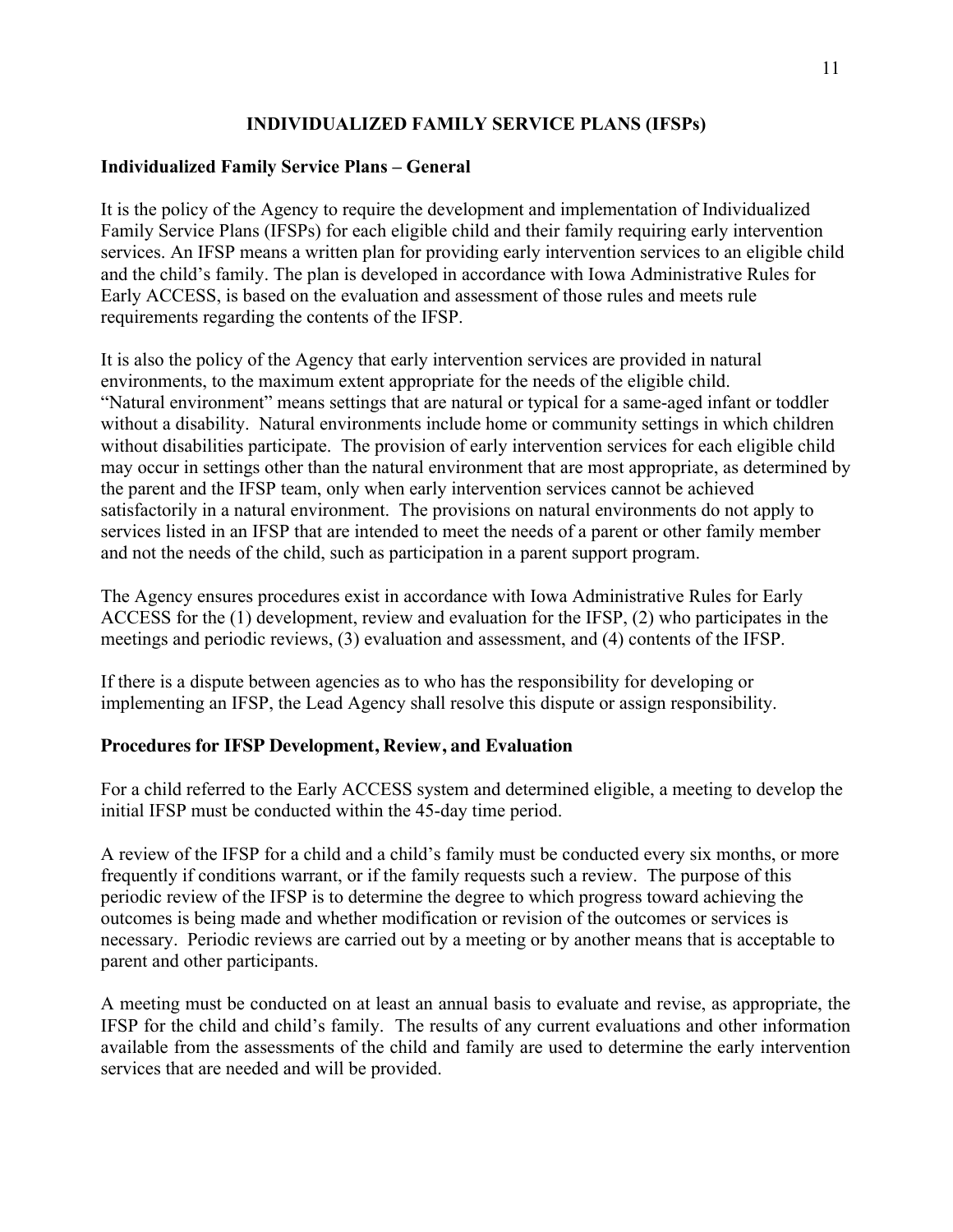IFSP meetings are conducted in settings and at times that are convenient to families and in the native language of the family or other modes of communication used by the family, unless it is clearly not feasible to do so.

Meeting arrangements are made with, and written notice provided to, the family and other participants early enough before the meeting date to ensure that the participants will be able to attend.

The contents of the IFSP are fully explained to a parents and informed written consent must be obtained prior to the provision of early intervention services described in the IFSP. If a parent does not provide consent with respect to a particular early intervention service or withdraws consent after first providing it, that service may not be provided. The early intervention services to which parental consent is obtained must be provided within 30 days from the date consent is received. If exceptional circumstances make it impossible to complete the initial service within 30 days, these circumstances are documented and the service is provided as soon as possible.

### **Participants in IFSP Meetings and Periodic Reviews**

It is the policy of the Agency that all IFSPs must be developed by a multidisciplinary team, which must include the parents. For this purpose, multidisciplinary means including involvement of the parent and two or more individuals from separate disciplines or professions, at least one of whom must be the service coordinator. Consistent with that definition, the following participants must be included at initial and annual IFSP team meetings:

- 1. The parent or parents of the child;
- 2. Other family members as requested by a parent, if feasible to do so;
- 3. An advocate or person outside of the family, if the parent requests that the person participate;
- 4. The service coordinator who has been working with the family since the initial referral of the child for evaluation, or who has been designated by Early ACCESS to be responsible for the implementation of the IFSP;
- 5. A person or persons directly involved in conducting the evaluations and assessment; and
- 6. As appropriate, persons who may be providing services to the child and family including primary health care provider.

If a person or persons directly involved in conducting the evaluations and assessment is unable to attend the initial or annual IFSP meeting, arrangements must be made for the person's involvement through other means, including one of the following:

- 1. Participating in a conference call;
- 2. Having a knowledgeable authorized representative attend the meeting; or
- 3. Making pertinent records available at the meeting.

It is the policy of the Agency that the following participants must be included in periodic reviews:

- 1. The parent or parents of the child;
- 2. Other family members as requested by a parent, if feasible to do so;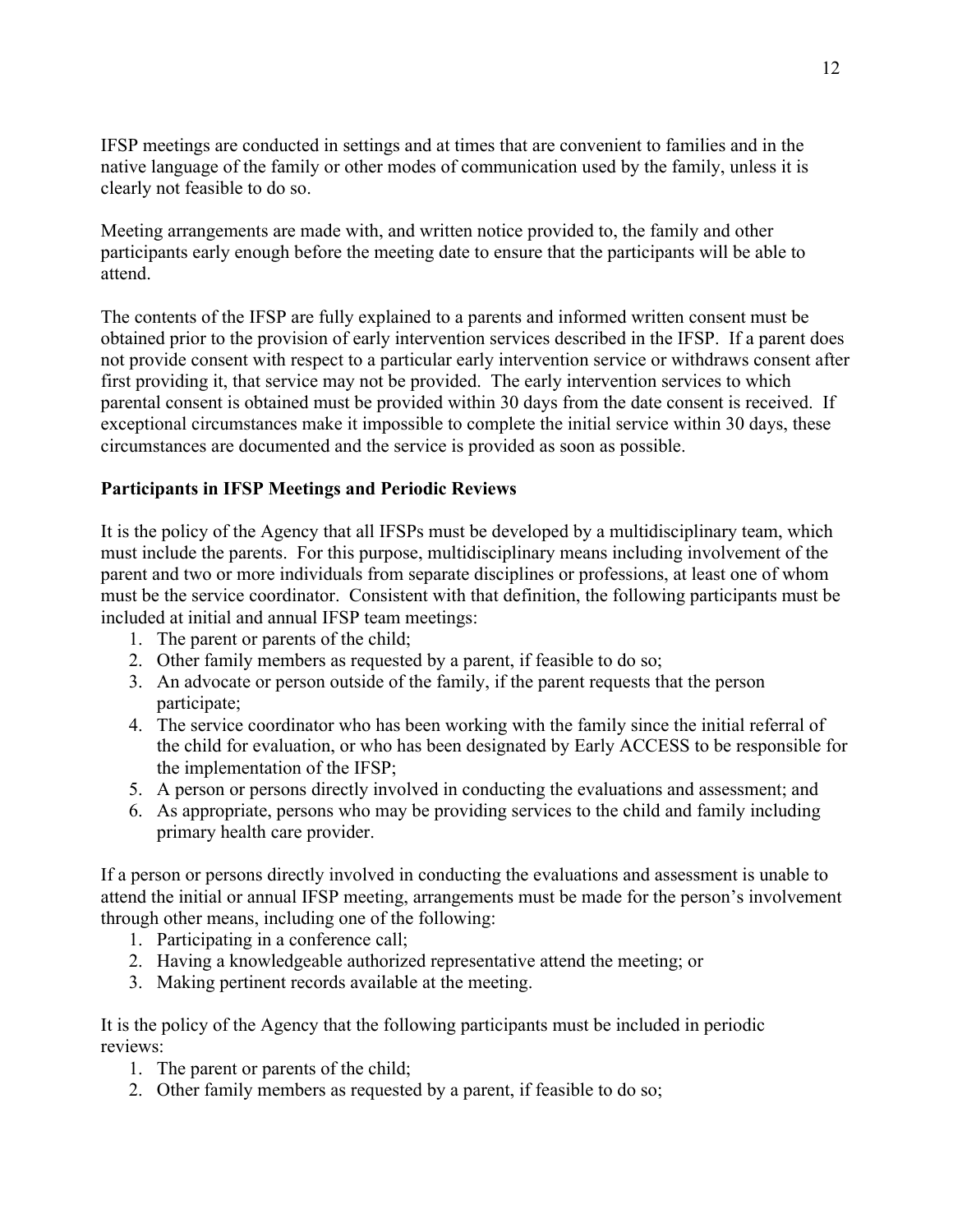- 3. An advocate or person outside of the family, if the parent requests that the person participate;
- 4. The service coordinator who has been working with the family since the initial referral of the child for evaluation, or who has been designated by Early ACCESS to be responsible for the implementation of the IFSP;

If conditions warrant, provisions must be made for the participation of the following:

- 5. A person or persons directly involved in conducting the evaluations and assessment; and
- 6. As appropriate, persons who may be providing services to the child and family including primary health care provider.

# **Content of an IFSP**

It is the policy of the Agency that contents of the IFSP include:

- 1. *Information of the child's status.* The IFSP shall include a statement of the infant or toddler with a disability's present levels of physical development including vision, hearing and health status; cognitive development; communication development; social or emotional development; and adaptive development based on the information from the child's evaluation and assessments.
- 2. *Family information.* With the concurrence of the family, the IFSP must include a statement of the family's resources, priorities, and concerns related to enhancing the development of the child as identified through the assessment of the family.
- 3. *Outcomes.* The IFSP must contain a statement of the measureable outcomes expected to be achieved for the child (including preliteracy and language skills, as developmentally appropriate for the child) and the family and the criteria, procedures, and timelines used to determine progress toward achieving the outcomes and whether modifications or revisions of outcomes or services are necessary.
- 4. *Early intervention services.* The IFSP must include a statement of the specific early intervention services, based on peer-reviewed research (to the extent practicable), that are necessary to meet the unique needs of the child and the family to achieve the outcomes including:
	- The length, duration, frequency, intensity and method of delivering the early intervention services. "Frequency" and "intensity" means the number of days or sessions that a service will be provided and whether the service is provided on an individual or group basis. "Method" means how a service is provided. "Length" means the length of time the service is provided during each session of that service (such as an hour or other specified time period). "Duration" means projecting when a given service will no longer be provided (such as when the child is expected to achieve the outcomes if the child's IFSP).
	- A statement that each early intervention service is provided in the natural environment for the child and a justification statement if the services are provided in a setting other than a natural environment. Justification must be made by the IFSP team which includes the parent and other team members and must be based on child's outcomes.
	- The actual place or location where a service will be provided.
	- The payment arrangements, if any.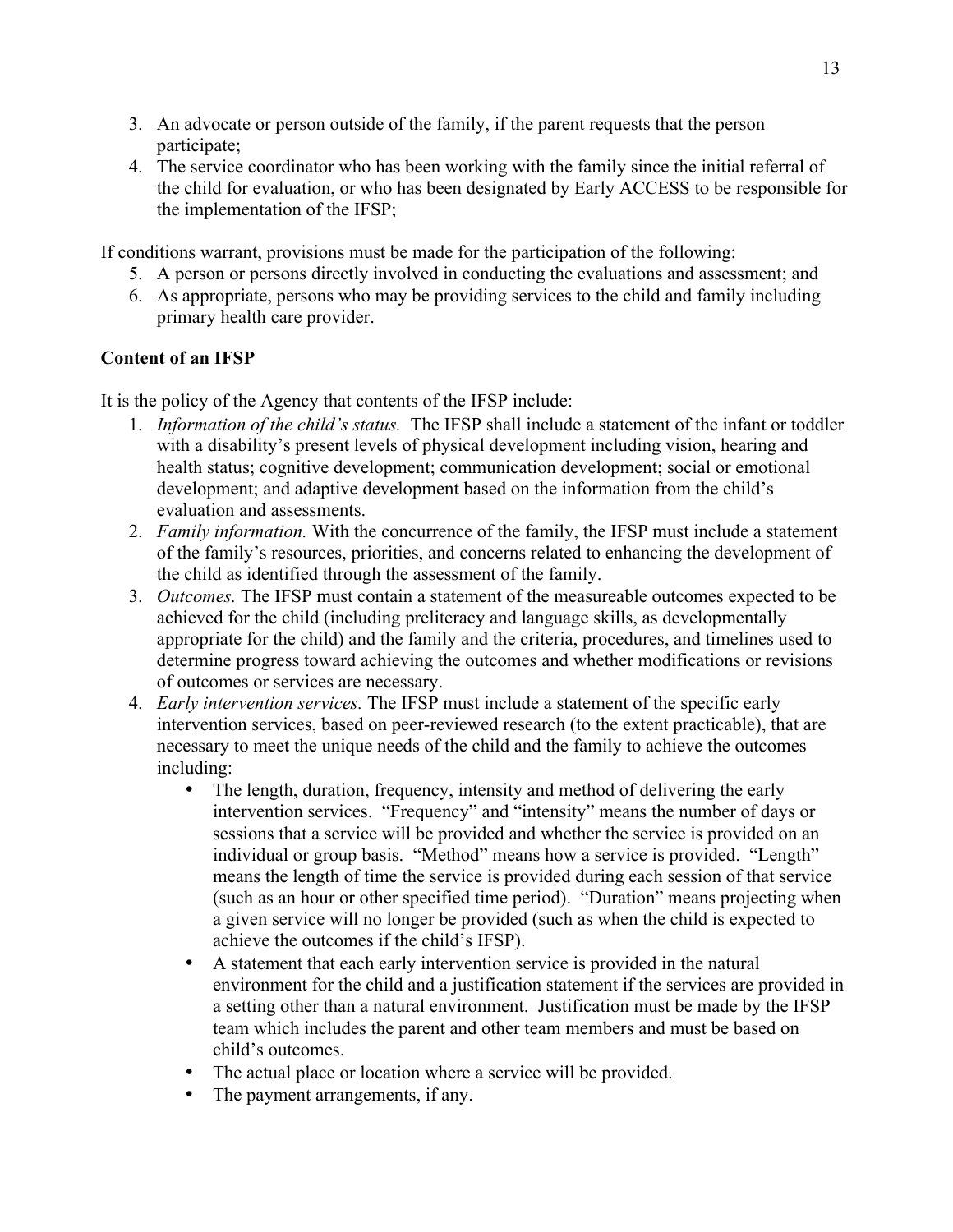- 5. *Other services.* To the extent appropriate, the IFSP also must:
	- Identify medical and other services that the child or family needs or is receiving through other sources, but that are neither required nor funded under Iowa Administrative Rules for Early ACCESS; and
	- If those services are not currently being provided, include a description of the steps the service coordinator or family may take to assist the child and family in securing those other services.
- 6. *Dates and duration of services.* The IFSP must include the projected date for the initiation of each early intervention service and must be as soon as possible after the parent consents to the service. The IFSP must include the anticipated duration of each service.
- 7. *Service Coordinator.* The IFSP must include the name of the service coordinator from the profession most relevant to the child's or family's needs (or the name of the person who is otherwise qualified to carry out service coordinator responsibilities), who will be responsible for implementing the early intervention services indentified in a child's IFSP, including transition services, and coordination with other agencies and persons. The term "profession" includes service coordination.
- 8. *Transition from Early ACCESS services.* The IFSP must include the steps and services to be taken to support the transition of the child to preschool services under IDEA Part B to the extent that those services are appropriate or to other appropriate services. Steps and services taken must include:
	- Discussions with, and training of, parents, as appropriate, regarding future placements and other matters related to the child's transition;
	- Procedures to prepare the child for changes in service delivery, including steps to help the child adjust to, and function in, a new setting;
	- With parental consent, confirmation that child find information about the child has been transmitted to the AEA or other relevant agency and transmission of additional information needed by the AEA to ensure continuity of services from Early ACCESS to the Part B program, including a copy of the most recent evaluation and assessments of the child and the family and the most recent IFSP; and
	- Identification of transition services and other activities that the IFSP team determines are necessary to support the transition of the child.

# **Provision of Services before Evaluation and Assessment are Completed**

Early intervention services for an eligible child and the child's family may commence before the completion of the evaluation and assessments in order to facilitate the provision of services in the event that a child may have obvious immediate needs and if the following conditions are met:

- 1. Parental consent is obtained;
- 2. An interim IFSP is developed that includes:
	- The name of the service coordinator who will be responsible for implementing of the interim IFSP and coordinating with other agencies and persons;
	- The early intervention services that have been determined to be needed immediately by the child and the child's family; and
- 3. Evaluations and assessments are completed within the 45-day timeline.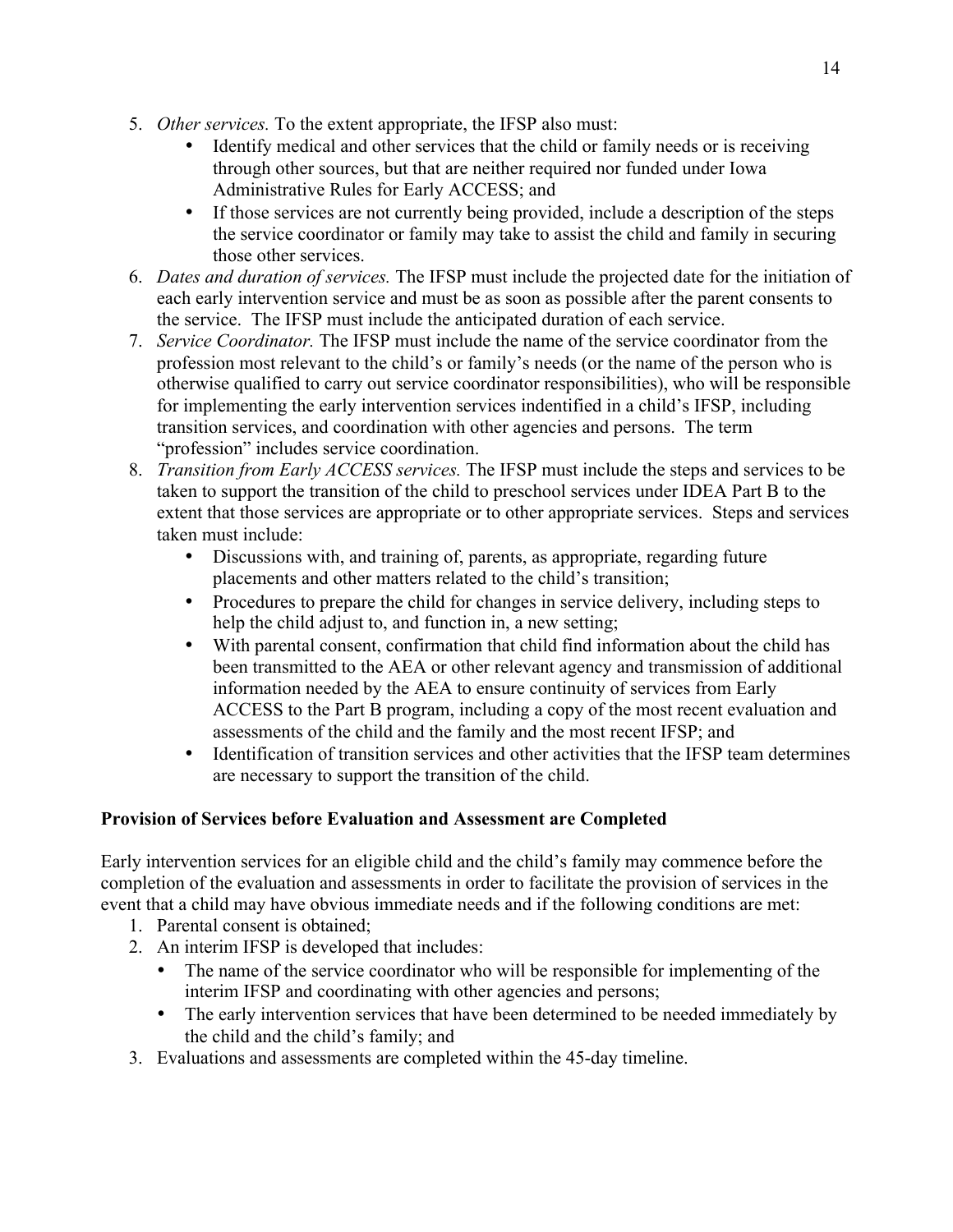### **Legal References**

Individualized Family Service Plans (IFSPs)

# **Federal Requirements:**

| 34 CFR 303.24  | Multidisciplinary                                                          |
|----------------|----------------------------------------------------------------------------|
| 34 CFR 303.26  | Natural environment                                                        |
| 34 CFR 303.126 | Early intervention services in natural environments                        |
| 34 CFR 303.342 | Procedures for IFSP development, review, and evaluation                    |
| 34 CFR 303.343 | IFSP team meeting and periodic review                                      |
| 34 CFR 303.344 | Content of an IFSP                                                         |
| 34 CFR 303.345 | Interim IFSPs—provision of services before evaluations and assessments are |
|                | completed                                                                  |

# **Iowa Requirements:**

| <b>Iowa Requirements:</b> |                                                                                         |
|---------------------------|-----------------------------------------------------------------------------------------|
|                           | Iowa Administrative Rules for Early ACCESS, effective May 23, 2012                      |
| 281-120.24                | Multidisciplinary                                                                       |
| 281-120.26                | Natural environment                                                                     |
| 281-120.126               | Early intervention services in natural environments                                     |
| 281-120.342               | Procedures for IFSP development, review, and evaluation                                 |
| 281-120.343               | IFSP team meeting and periodic review                                                   |
| 281-120.344               | Content of the IFSP                                                                     |
| 281-120.345               | Interim IFSPs—provision of services before evaluations and assessments are<br>completed |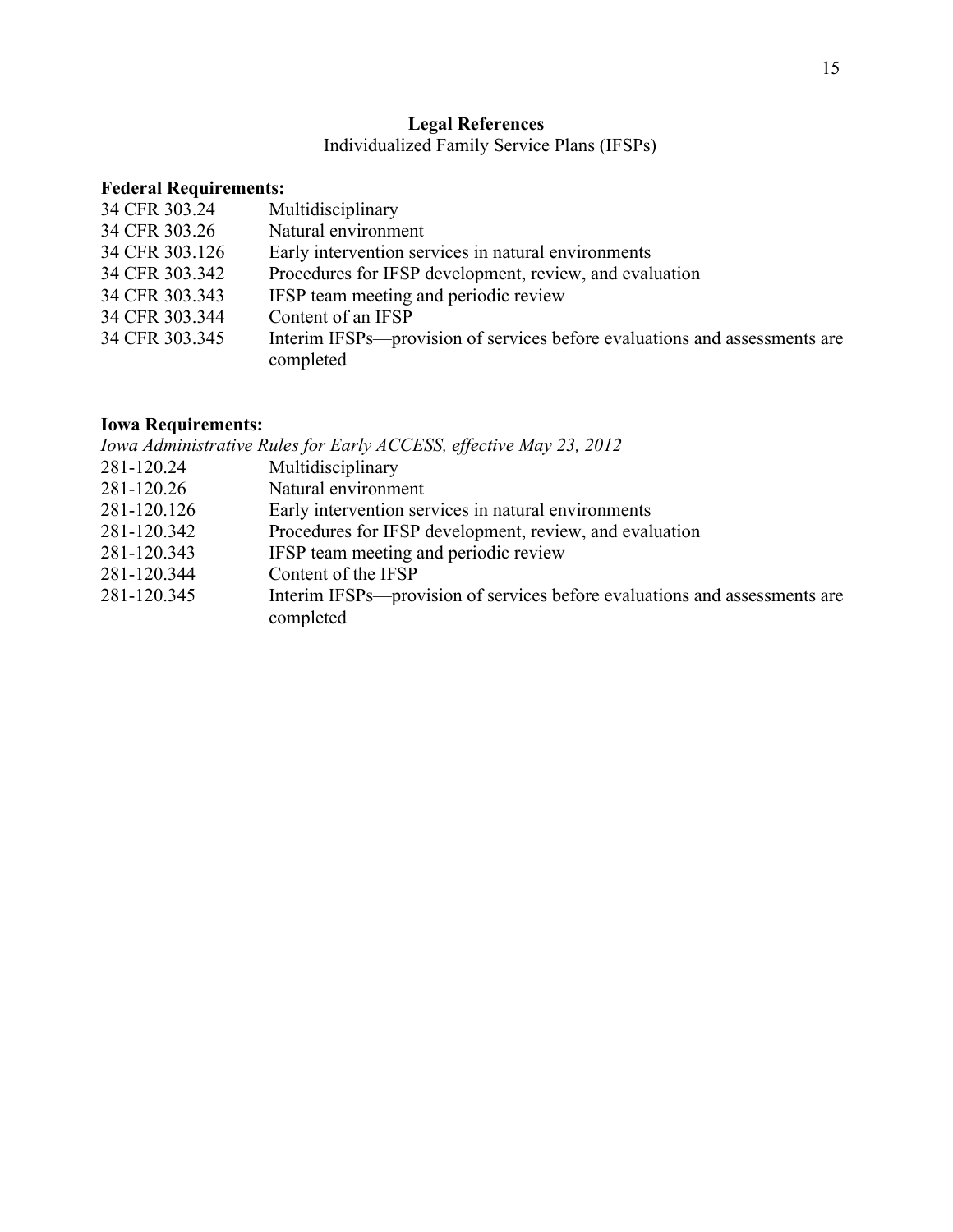# **Personnel Standards**

It is the policy of the Agency that personnel standards are established and maintained to ensure that personnel, including paraprofessionals and assistants, necessary to carry out the requirements of Iowa Administrative Rules for Early ACCESS are appropriately and adequately prepared and trained in accordance with the Comprehensive System of Personnel Develop.

It is the policy of the Agency to establish and maintain qualification standards that are consistent with any state-approved or state-recognized certification, licensing, registration, or other comparable requirements that apply to the profession, discipline, or area in which personnel are providing early intervention services.

It is the policy of the Agency to utilize the personnel standards of Signatory Agencies for the provision of early intervention services. This is consistent with the collaborative inter-agency nature of the Early ACCESS system. Licensure boards govern licensure in Iowa. There are state statutes and rules that govern the issuance of licenses to qualified individuals. Information determining the status of licensed personnel is on file in two locations:

- Iowa Board of Educational Examiners
- Iowa Department of Public Health's Bureau of Professional Licensure.

The Board of Educational Examiners allows for instructional personnel to obtain a conditional license for up to three years after which the applicant must be eligible for the endorsement and be recommended by the college/university to add to the provisional, education or professional teacher license. All of these persons have a least a four-year college degree and a license to teach, although they may not hold the appropriate endorsement in the area to which they are presently assigned.

It is the policy of the Agency that paraprofessionals and assistants who provide early intervention services to eligible children are appropriately trained and supervised, in accordance with the highest standards within the state. As stated above, the personnel standards of Signatory Agencies for paraprofessionals and assistants are utilized for the provision of early intervention services. Paraprofessionals and assistants are included in the personnel standard policies and procedures.

Information about the status of personnel standards in Iowa is on file with the Lead Agency and available to the public.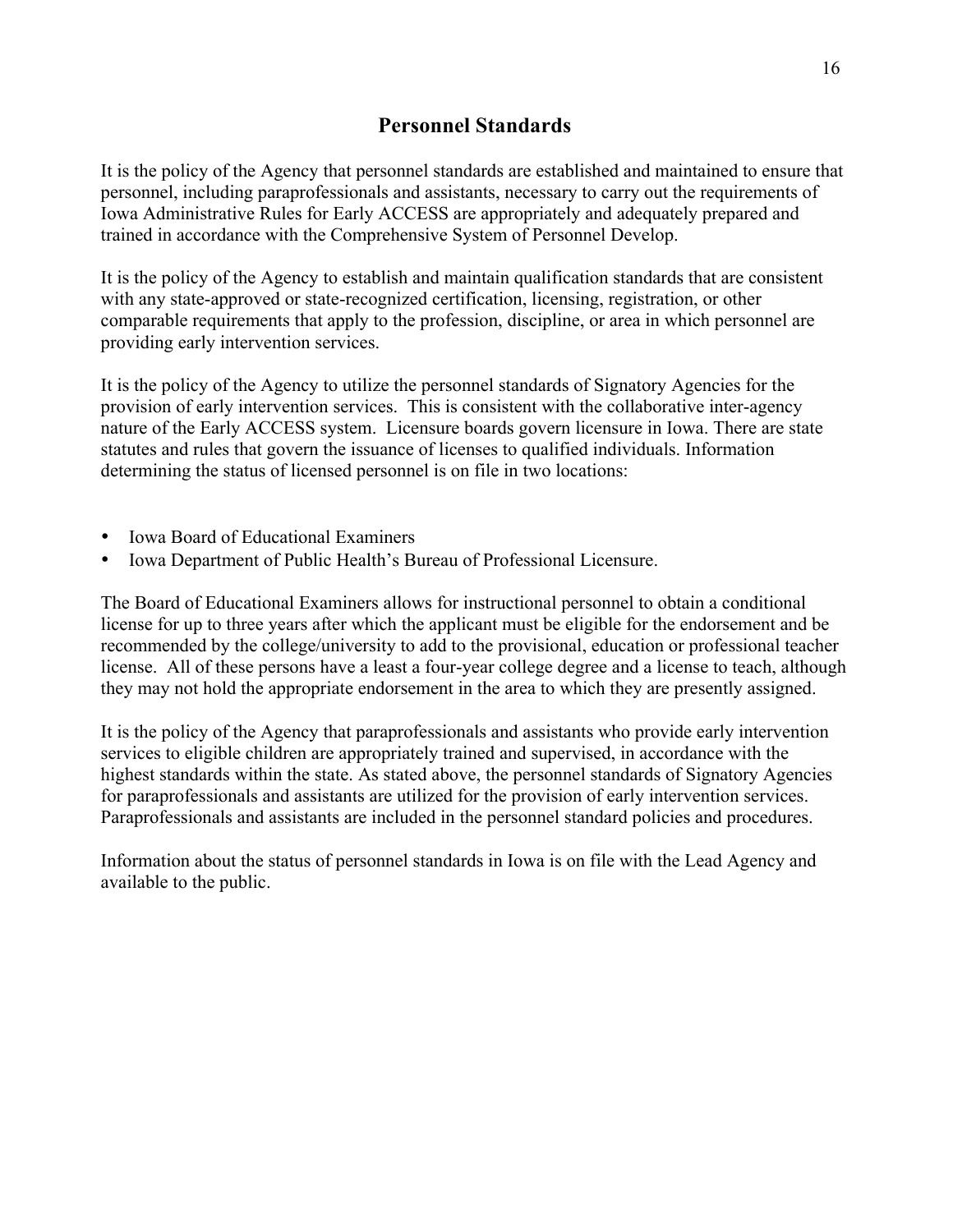### **Legal References**

Personnel Standards

# **Federal Requirements:**

| 34 CFR 303.118 | Comprehensive System of Personnel Development (CSPD) |
|----------------|------------------------------------------------------|
| 34 CFR 303.119 | Personnel standards                                  |

# **Iowa Requirements:**

|                 | Iowa Administrative Rules for Early ACCESS, effective May 23, 2012 |
|-----------------|--------------------------------------------------------------------|
| $281 - 120.118$ | Comprehensive System of Personnel Development (CSPD)               |
| $281 - 120.119$ | Personnel standards                                                |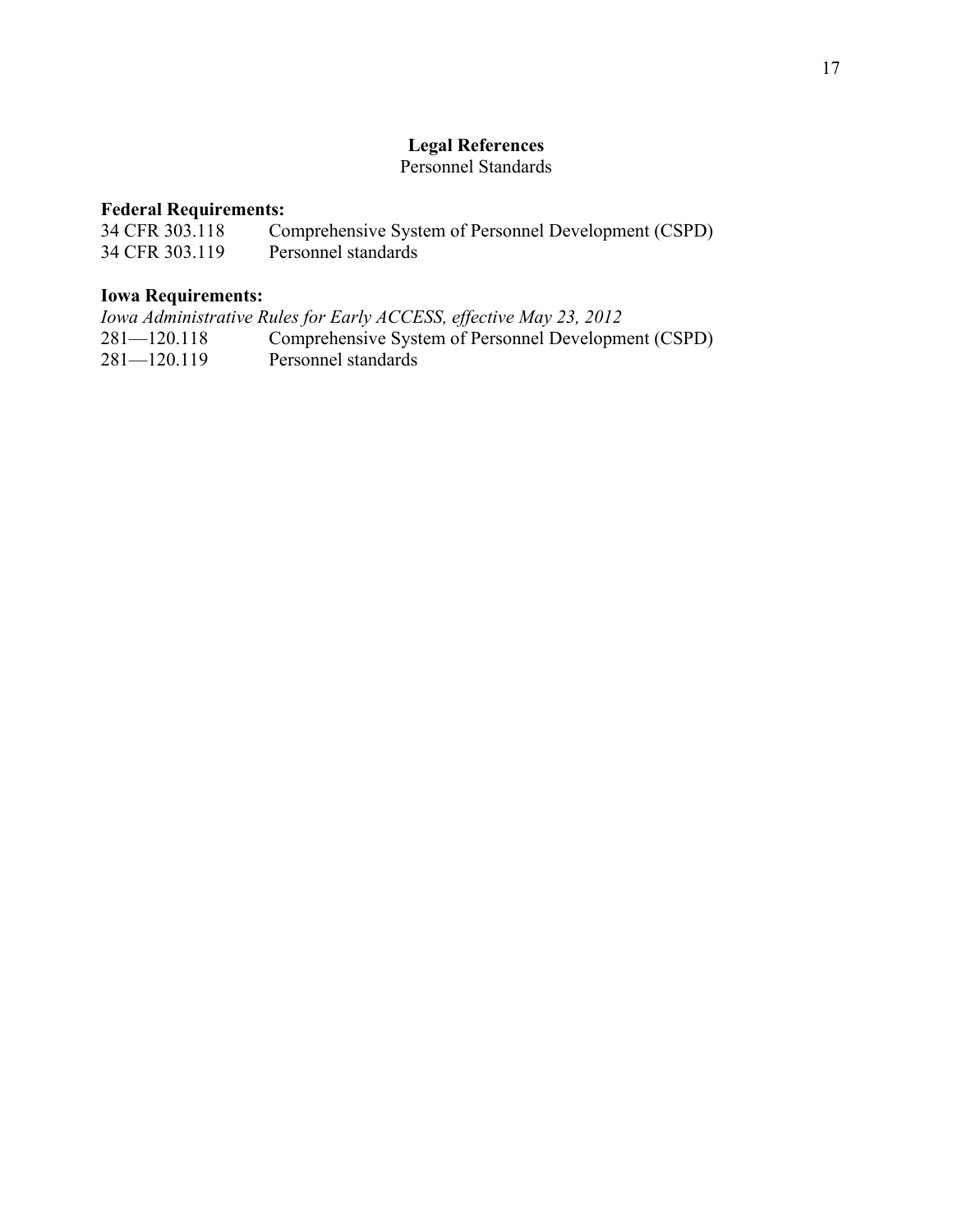# **COMPREHENSIVE SYSTEM OF PERSONNEL DEVELOPMENT**

The Agency has developed and is implementing a comprehensive system of personnel development (CSPD) in collaboration with the Lead Agency that includes training of paraprofessionals and the training of primary referral sources with respect to the basic components of Early ACCESS that is consistent with the requirements of Iowa Administrative Rules for Early ACCESS to ensure sufficient number of qualified and skilled providers of Early ACCESS supports and services.

The Agency ensures that training is consistent with the Iowa's comprehensive system of personnel development and must include:

- 1. Trained personnel to implement innovative strategies and activities for the recruitment and retention of early intervention service providers;
- 2. Promoting the preparation of early intervention service providers who are fully and appropriately qualified to provide early intervention services; and
- 3. Training personnel to coordinate transition services for infants and toddlers with disabilities who are transitioning from early intervention in Early ACCESS to a Part B preschool program, Head Start, Early Head Start, an elementary school program under Part B, or any other appropriate program.

A comprehensive system of personnel development may include:

- 1. Training personnel to work in rural and inner-city areas;
- 2. Training personnel in the emotional and social development of young children;
- 3. Training personnel to support families in participating fully in the development and implementation of the child's IFSP; and
- 4. Training personnel who provide services under this chapter using standards that are consistent with early learning personnel development standards funded under the state advisory council on early childhood education and care established under the Head Start Act, if applicable.

### **Legal References**

Comprehensive System of Personnel Development

### **Federal Requirements:**

34 CFR 303.118 Comprehensive System of Personnel Development (CSPD)

### **Iowa Requirements:**

*Iowa Administrative Rules for Early ACCESS, effective May 23, 2012* 281—120.118 Comprehensive System of Personnel Development (CSPD)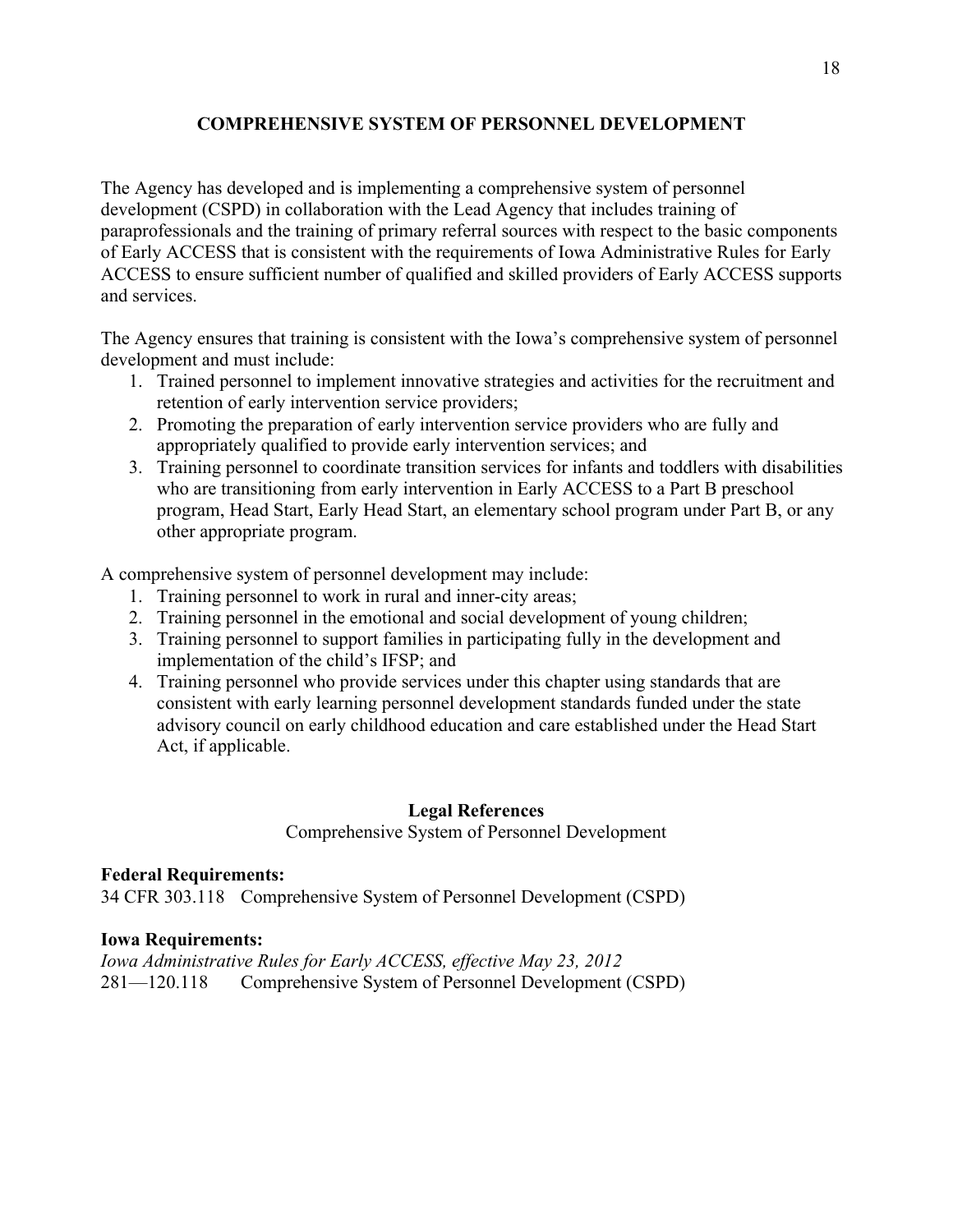# **CONTRACTING OR OTHERWISE ARRANGING FOR SERVICES**

It is the policy of the Agency that all agency contracts or other arrangements with public or private service providers to provide early intervention services meet federal requirements and are in accordance with Iowa Administrative Rules for Early ACCESS and include:

- 1. A requirement that all early intervention services from public or private providers meet state standards and be consistent with Part C and Iowa Administrative Rules for Early ACCESS; and
- 2. Be consistent with the Education Department General Administrative Regulations in 34 CFR Part 80 (Uniform Administrative Requirements for Grants and Cooperative Agreements to State and Local Governments).

All agency contracts must also be in accordance with Iowa laws.

### **Legal References**

Policy for Contracting or Otherwise Arranging for Services

### **IDEA 2004 Federal Requirements:**

20 U.S.C. 1435(a)(11) Contracting 34 CFR 303.121 Policy for contracting or otherwise arranging for services

### **Iowa Requirements:**

Iowa Code:

28E.12 Contract with other agencies

*Iowa Administrative Rules for Early ACCESS,* effective May 23, 2012: 281–120.121 Policy for contracting or otherwise arranging for services 281–120.13 Early intervention services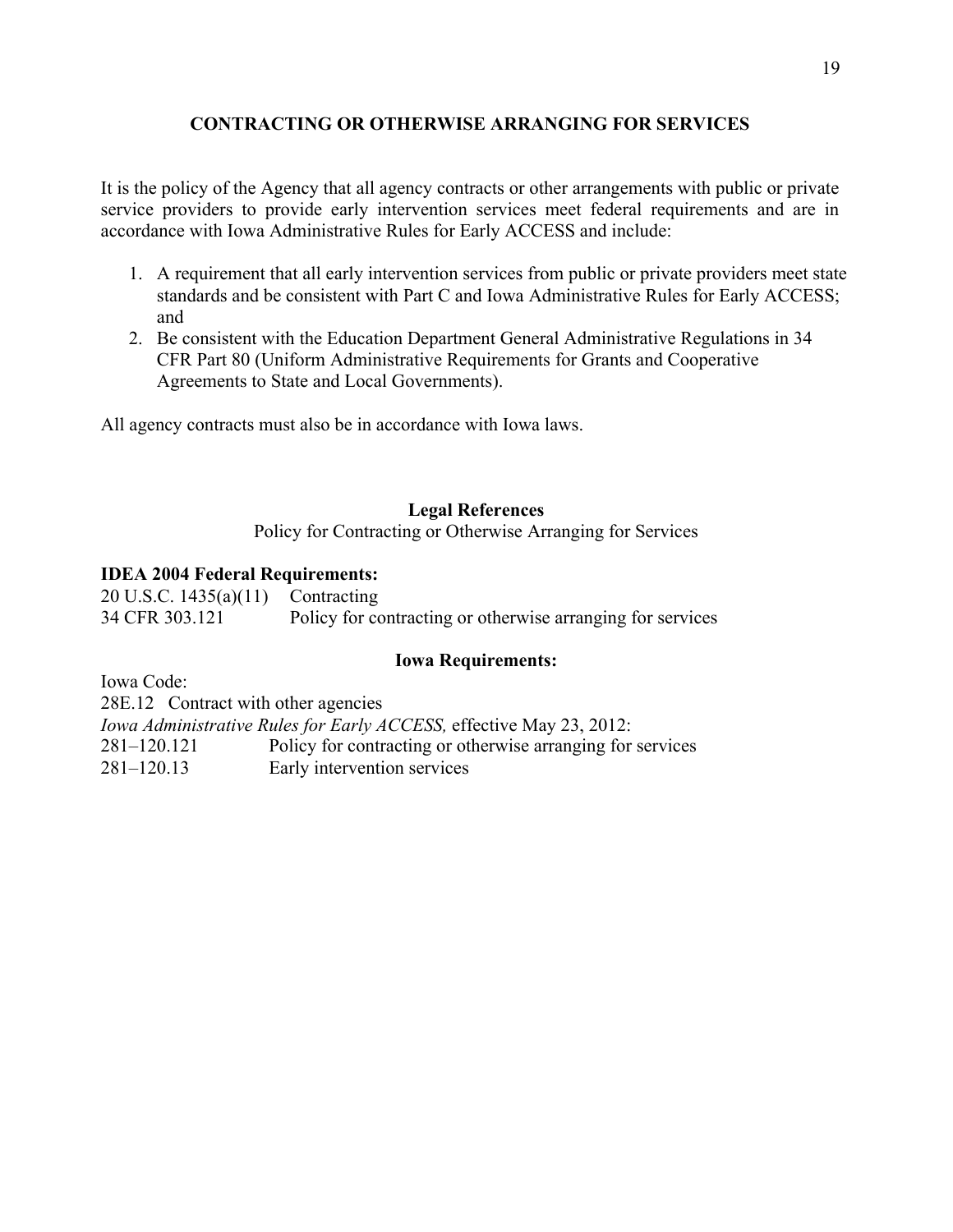### **TRANSITION TO PRESCHOOL PROGRAMS**

It is the policy of the Agency that toddlers receiving early intervention services shall have a smooth transition when exiting from Early ACCESS to preschool or other services, in accordance with Iowa Administrative Rules for Early ACCESS.

Transitions occur at various points in time for children in the Early ACCESS system. Transitions may include moving into, within, and from Early ACCESS services. IFSP teams are required to discuss transition issues facing the child and family and make plans that assist the child and family in making smooth transitions regarding appropriate future services.

In order to facilitate the child's smooth transition to preschool or other appropriate services, to ensure continuity of services for the child, and consistent with FERPA regulations, parental consent need not be obtained when transferring Early ACCESS records to another education institution, such as another administrative unit within the same AEA, another AEA, or a local school district or accredited nonpublic school. If transfer of records is required to another type of agency, parental consent will be sought unless another FERPA exception to consent applies.

In the case of a child who may not be eligible for preschool services under the Iowa Administrative Rules for Special Education, with the approval of a parent of the child, the service coordinator, the parents and appropriate service providers who may have been or potentially may be serving the child and family shall make reasonable efforts to convene a conference among the Regional Grantee and providers of other appropriate services for the purpose of discussing the appropriate services that the child may need.

In the case of a child who may be eligible for preschool services under Iowa Administrative Rules for Special Education, with the approval of a parent of the child, a conference is convened among the Regional Grantee, the service coordinator, the family, the local education agency, and providers of other appropriate services not fewer than 90 days—and, at the discretion of all parties, not more than nine months—before the toddler's third birthday to discuss services the toddler may receive under IDEA Part B special education.

Procedures to ensure a smooth transition to preschool or other appropriate services for children receiving early intervention services is required of the Agency as Region 7 Grantee. These procedures describe how:

- Families of children will be included in the transition planning for their children;
- Local education agencies will be notified that an eligible child resides in their district, and that the child will shortly reach the age of eligibility for preschool services under Part B of IDEA, including how parents shall be involved in such notification;
- A review will occur of the child's program options for the period from the child's third birthday through the remainder of the school year, and how the preschool or other services will be provided following the child's third birthday; and
- A transition plan will be established for each eligible child.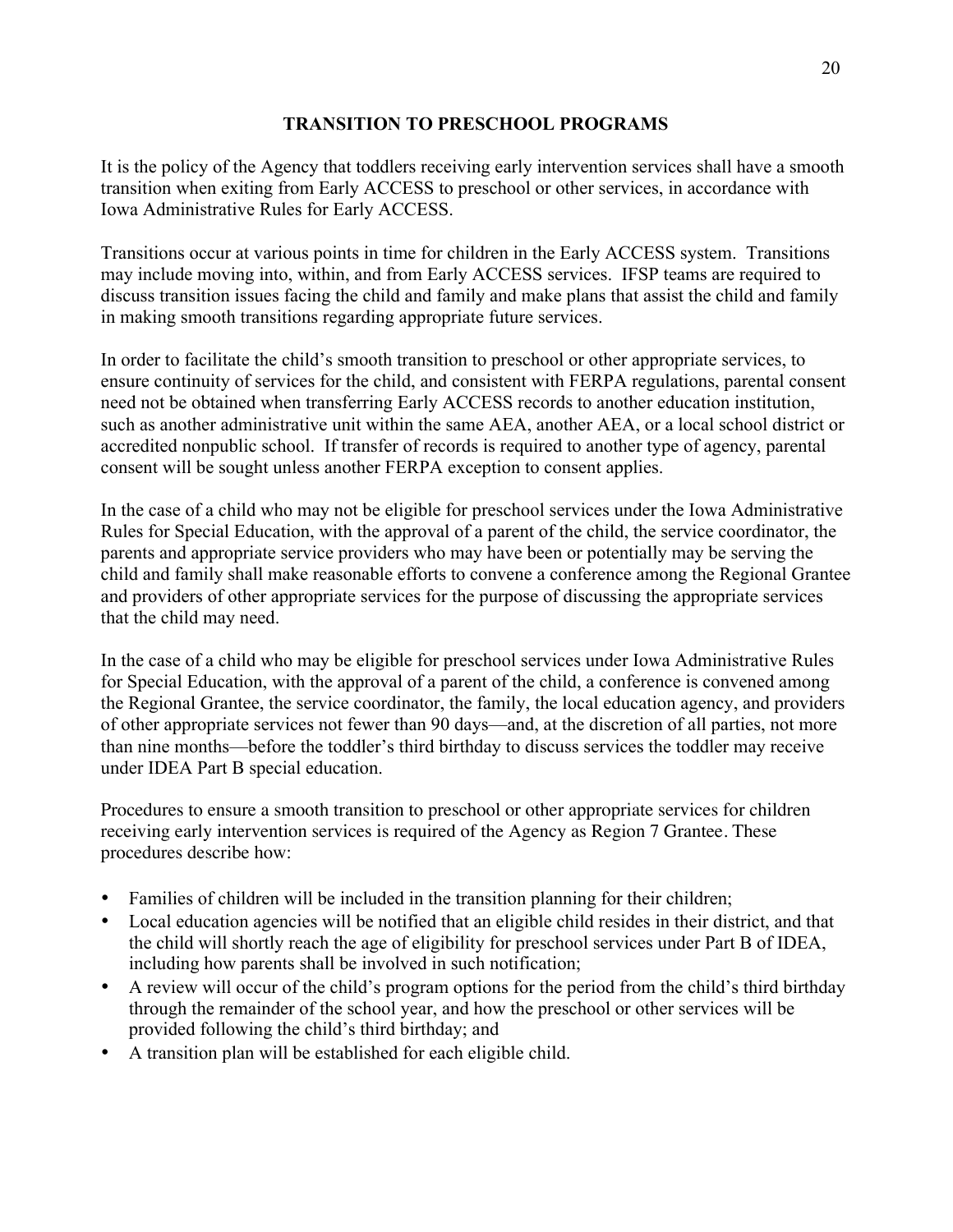# **Legal References**

Transition to Preschool Programs

# **Federal Requirements:**

20 U.S.C. 637(a)(9) Transition to preschool programs

### **Iowa Requirements:**

*Iowa Administrative Rules for Early ACCESS, effective May 23, 2012* 281—120.209 Transition to preschool and other programs<br>281—120.344(8) Transition from Part C services Transition from Part C services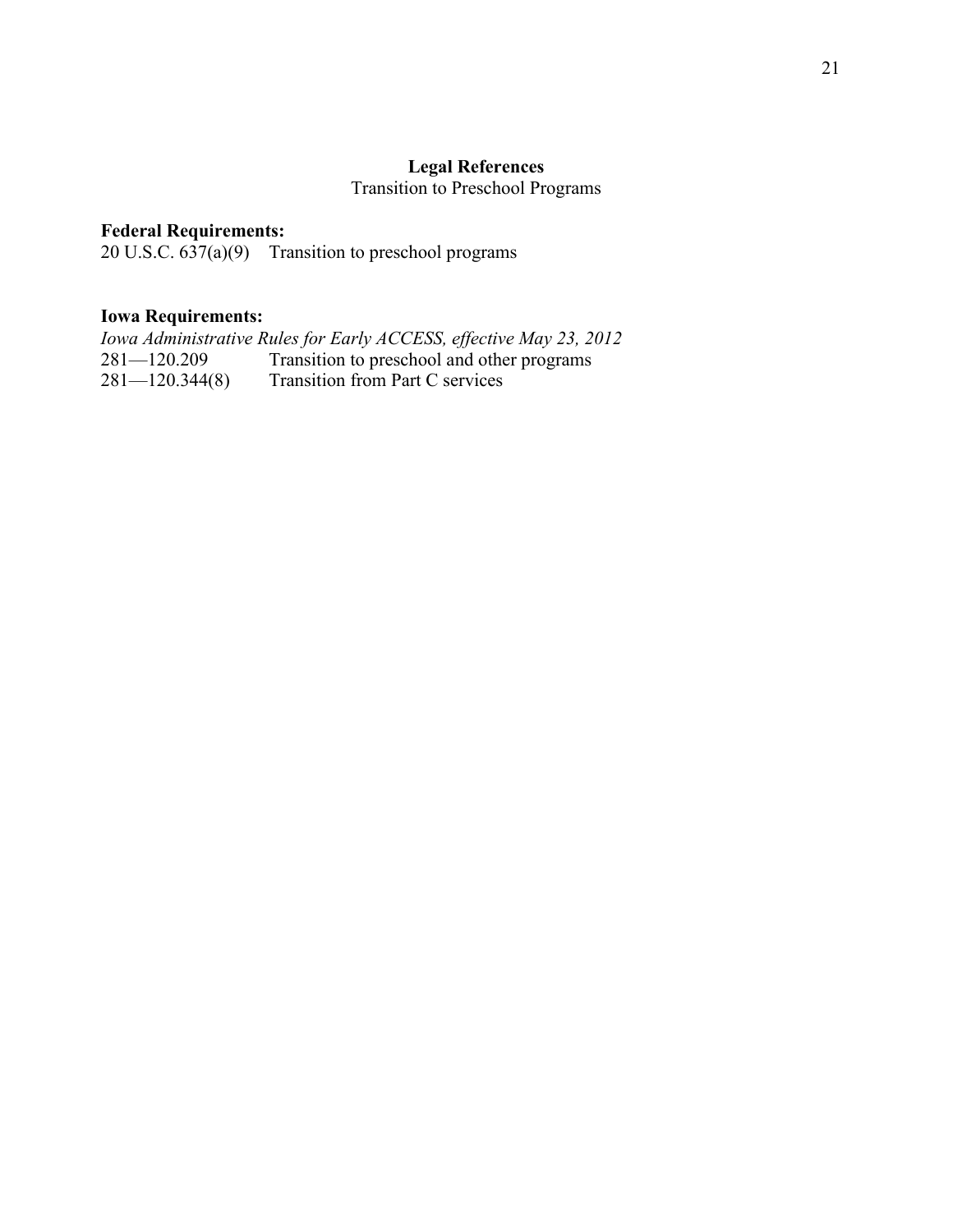### **EQUITABLE DISTRIBUTION OF RESOURCES**

#### **Services to All Geographic Areas**

Services to all eligible children and families in Region 7 are assured through the existence of a statewide, comprehensive, coordinated, multidisciplinary, interagency system of early intervention services. Area Education Agency 267 has been designated as the Early ACCESS Region 7 Grantee. These grantees exist, at a minimum, in geographic areas that ensure statewide coverage. Area Education Agency 267 ensures the appropriate provision of early intervention services region-wide including providing services to Indian infants and toddlers and their families residing on a reservation geographically located in the state and infants and toddlers with disabilities who are homeless children and their families.

#### **Legal References** Equitable Distribution of Resources

#### **Federal Requirements:**

20 U.S.C. 637(a)(7) Services in all geographic area.

#### **Iowa Requirements:**

*Iowa Administrative Rules for Early ACCESS, effective May 23, 2012* 281—120.112 Availability of early intervention services 281—120.804(1) Early ACCESS grantees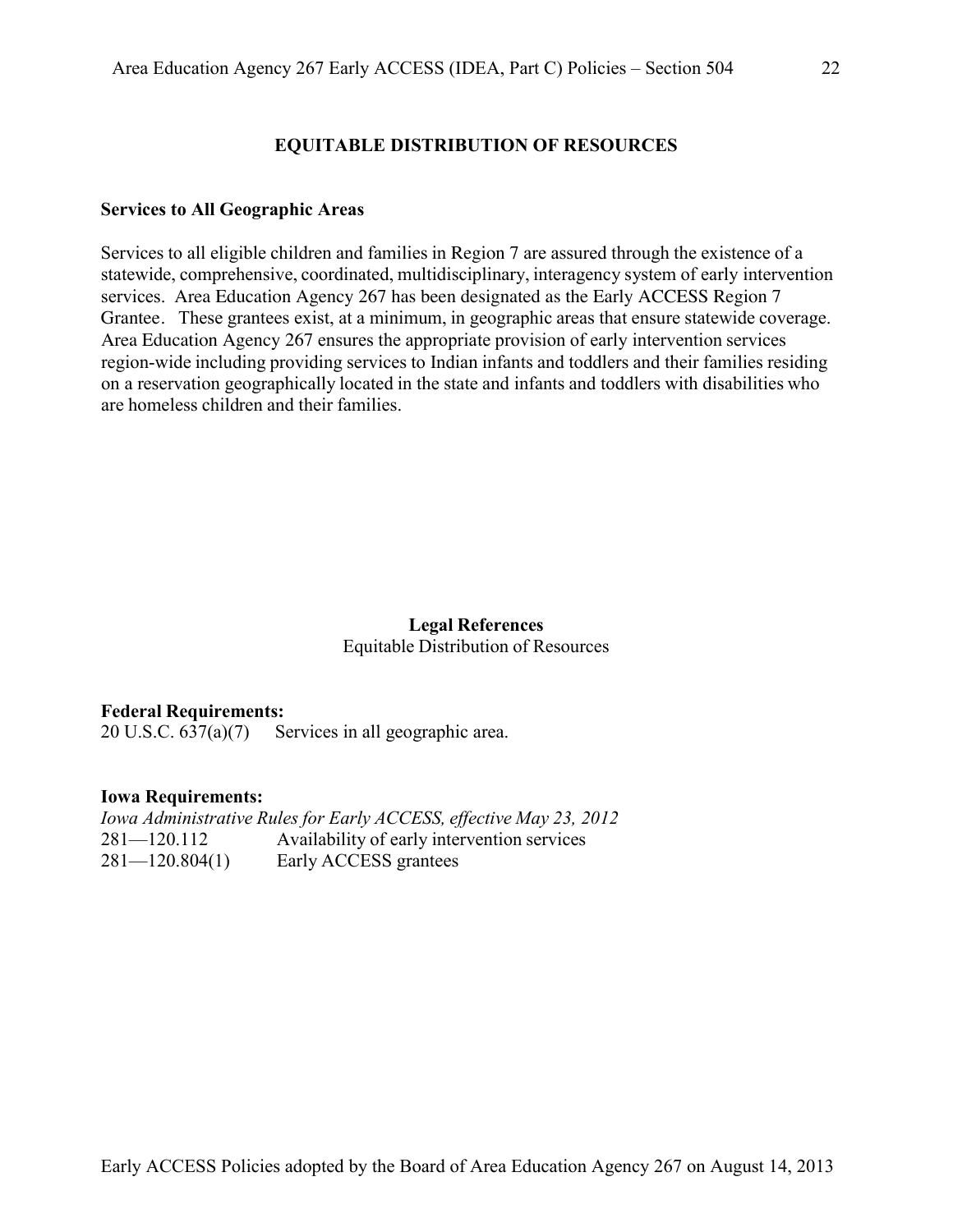### **PROCEDURAL SAFEGUARDS Including Mediation and Due Process Procedures for Parents and Children**

It is the policy of Area Education Agency 267 that procedural safeguards required under IDEA and the Iowa Administrative Rules for Early ACCESS are met. Early ACCESS, Iowa's IDEA Part C, follows Iowa's IDEA Part B procedural safeguards regarding due process. Eligible children and their parents are afforded the procedural safeguards identified in this text. Public agencies have procedural safeguards material included within their IFSP procedure for each family.

#### **Definitions of Consent, Native Language, and Personally Identifiable Information**

Area Education Agency 267 assures that each public agency establishes, maintains, and implements procedural safeguards. Each agency uses the following terms in defining procedural safeguards:

- 1. Consent means that: (i) the parent has been fully informed of all information relevant to the activity for which consent is sought, in the parent's native language or other mode of communication; (ii) the parent understands and agrees in writing to the carrying out of the activity for which consent is sought, and the consent describes that activity and lists the records (if any) that will be released and to whom; and (iii) the parent understands that the granting of consent is voluntary on part of the parent and may be revoked at any time.
- 2. Native language when used with reference to a person with limited English proficiency or LEP means the language or mode of communication normally used by the parent of the child. In all direct contact with the child, communication will be in the language normally used by the child and not that of a parent if there is a difference between the two. If a parent is deaf or blind, or has no written language, the mode of communication will be what is normally used by the person (such as sign language or Braille).
- 3. Personally identifiable information means that information includes, but is not limited to: (i) the name of the child, (ii) the child's parent, or other family member; (iii) the address of the child or child's family; (iv) a personal identifier, such as the child's or parent's social security number or child/student identification number; (v) other indirect identifiers, such as the child's date of birth, place of birth, and mother's maiden name; or (vi) a list of personal characteristics or other information that, alone or in combination, would make it possible to identify a child with reasonable certainty.

#### **Opportunity to Examine Records**

The parents of an eligible child must be afforded the opportunity to inspect and review records relating to screening, evaluation and assessments, eligibility determinations, development and implementation of the IFSPs, provision of early intervention services, individual complaints involving the child, or any part of the child's early intervention record.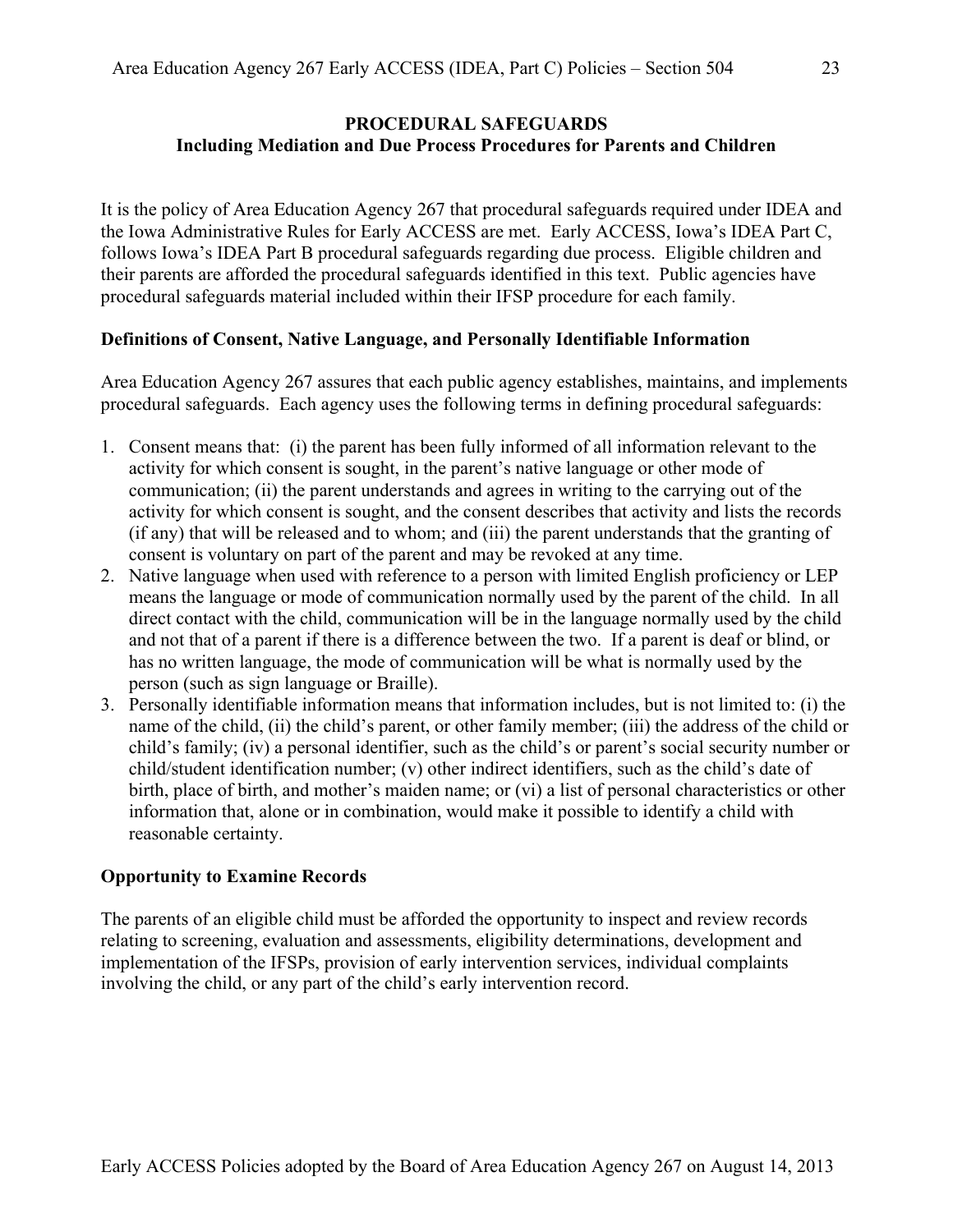### **Prior Written Notice and Procedural Safeguard Notice**

Area Education Agency 267 as Region 7 Grantee must have procedures for providing parents with prior written notice. Prior written notice by the public agency must be given to the parents within a reasonable time before the public agency proposes, or refuses, to initiate or change the identification, evaluation or placement of the child or the provision of early intervention services to the child or the child's family. Public agency means the Regional Grantee and any other political subdivision of the state that is responsible for providing early intervention services to eligible children and families.

Prior written notice by a public agency must include:

- A description of the action proposed or refused by the agency;
- The reason for taking the action;
- An explanation of all procedural safeguards that are available under IDEA, Part C for the child and family; and
- A description of the state complaint procedures, including how to file a complaint and the timelines involved.

The notice by a public agency must be written in language understandable to the general public and provided in the native language of the parent or other mode of communication used by the parent. If the native language or other mode of communication of the parent is not a written language, the public agency must take steps to ensure that the notice is translated orally or by other means to the parent in his or her native language or other mode of communication; the parent understands the content of the notice; and there is written evidence that the notice requirements have been met. If the parent is deaf or blind, or has no written language, the mode of communication must be what is normally used by the parent such as sign language, Braille, or oral communication.

### **Parent Consent**

Parental consent must be obtained before:

- Administering screening procedures;
- Conducting all evaluations and assessments of the child or family;
- Early intervention services are provided to a child or family;
- Public benefits or insurance or private insurance is used; and
- Disclosure of personally identifiable information.

If consent is not given, the public agency will make reasonable efforts to ensure that a parent is fully aware of the nature of the evaluation, assessment, or the services that are available and understands that the child will not be able to receive the evaluation, assessment, or services unless consent is given.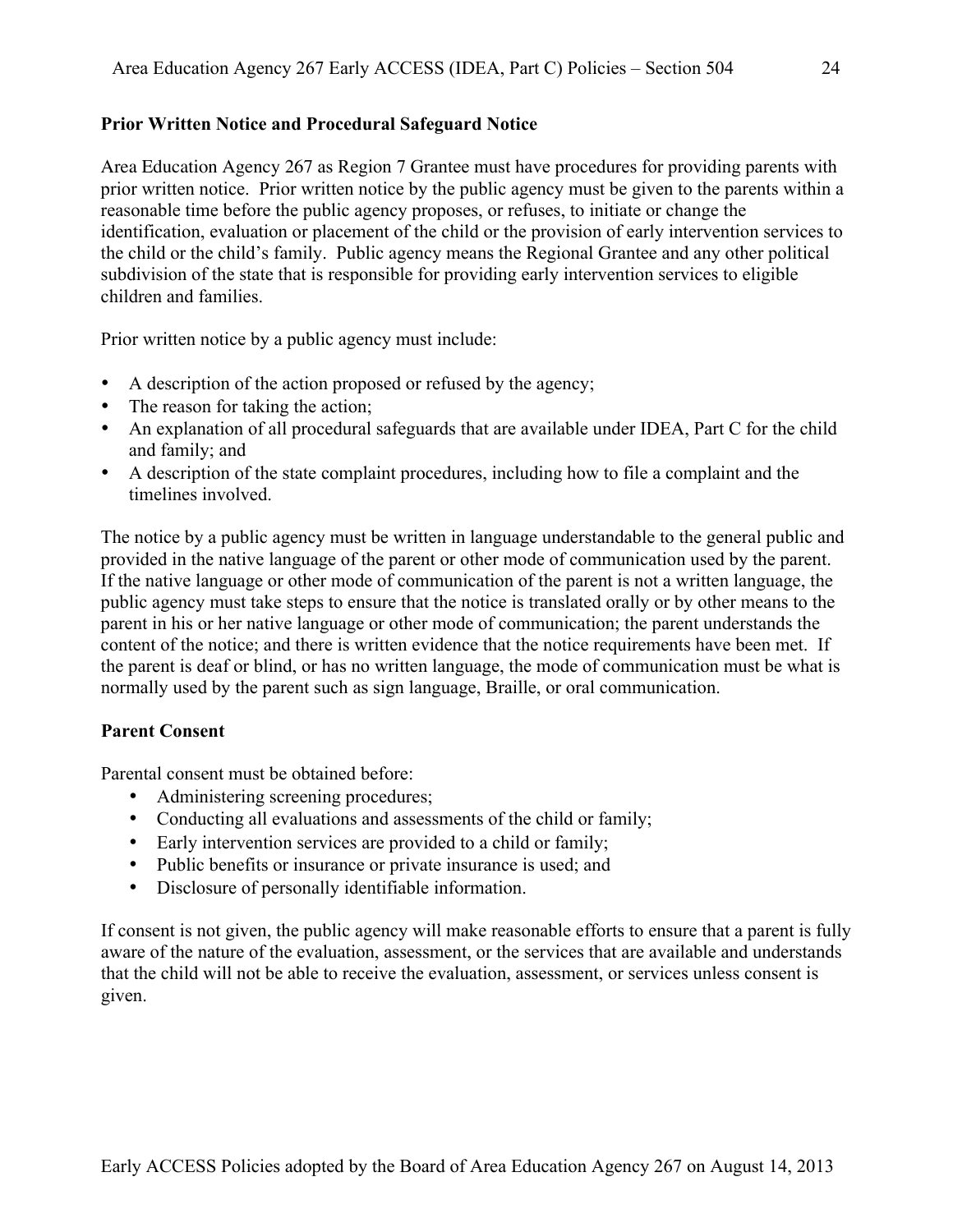### **Parent Right to Decline Service**

The parents of an eligible child may determine whether they, their child, or other family members will accept or decline any early intervention service and may decline such a service after first accepting it, without jeopardizing other early intervention services.

### **Surrogate Parents**

The rights of a child are protected if no parent can be identified; if the public agency, after reasonable efforts, cannot discover the whereabouts of a parent; or if the child is a ward of the State under the laws of Iowa. The duty of the public agency includes the assignment of an individual to act as a surrogate for the parents. Area Education Agency 267 assures that there are procedures for determining whether a child needs a surrogate parent and for assigning a surrogate parent to the child.

It is the responsibility of the public agency to select a surrogate parent in a way permitted under State law. The public agency must ensure that a person selected as a surrogate:

- Is not an employee of the department or any other public agency or early intervention service provider that provides early intervention services, education, care, or other services to the child or any family member of the child;
- Has no personal or professional interest that conflicts with the interest of the child the person represents; and
- Has knowledge and skills that ensure adequate representation of the child.

A person who is otherwise qualified to be a surrogate parent is not an employee of the agency solely because he or she is paid by the agency to serve as a surrogate parent.

The surrogate parent has the same rights as a parent for all early intervention purposes. The surrogate parent may represent the child in all matters relating to:

- 1. The evaluation and assessment of the child;
- 2. Development and implementation of the child's IFSP, including annual evaluations and periodic reviews;
- 3. The ongoing provision of early intervention services to the child; and
- 4. Any other rights established under IDEA, Part C.

### **Mediation and Due Process Procedures for Parents and Children**

Area Education Agency 267 ensures that procedures established by the Lead Agency are implemented in Region 7 to allow parties to resolve disputes through mediation or through the filing of a due process complaint are followed.

Unless the public agency and the parents of a child otherwise agree, the child involved in the mediation or due process complaint must continue to receive the appropriate early intervention services currently being provided, as provided for in Iowa Administrative Rules for Early ACCESS.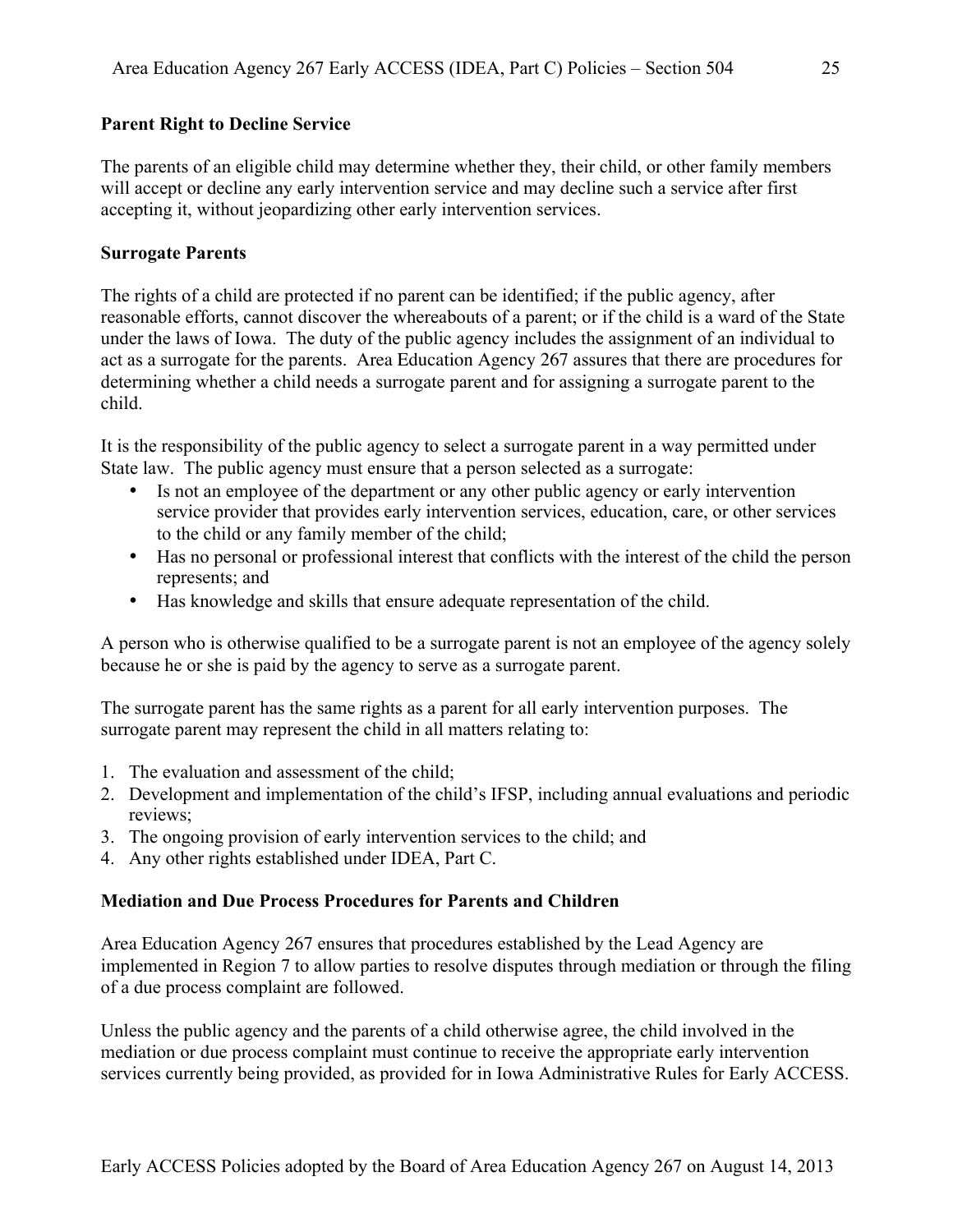If the complaint involved an application for initial early intervention services, the child must receive those services that are not in dispute.

# **Legal References**

Procedural Safeguards

### **Federal Requirements:**

| 34 CFR 303.7   | Consent                                               |
|----------------|-------------------------------------------------------|
| 34 CFR 303.25  | Native language                                       |
| 34 CFR 303.29  | Personally identifiable information                   |
| 34 CFR 303.401 | Confidentiality and opportunity to examine records    |
| 34 CFR 303.420 | Parent consent and ability to decline services        |
| 34 CFR 303.421 | Prior written notice and procedural safeguards notice |
| 34 CFR 303.422 | Surrogate parents                                     |
| 34 CFR 303.430 | State dispute resolution options                      |
| 34 CFR 303.431 | Mediation                                             |
| 34 CFR 303.432 | Adoption of state complaint procedures                |
| 34 CFR 303.433 | Minimum state complaint procedures                    |
| 34 CFR 303.434 | Filing a complaint                                    |
| 34 CFR 303.435 | Appointment of an administrative law judge            |
| 34 CFR 303.436 | Parental rights in due process hearing proceedings    |
| 34 CFR 303.437 | Convenience of hearings and timelines                 |
| 34 CFR 303.438 | Civil action                                          |
|                |                                                       |

# **Iowa Requirements:**

| Iowa Administrative Rules for Early ACCESS, effective May 23, 2012 |
|--------------------------------------------------------------------|
| Consent                                                            |
| Native language                                                    |
| Personally identifiable information                                |
| Confidentiality and opportunity to examine records                 |
| Parent consent and ability to decline services                     |
| Prior written notice and procedural safeguards notice              |
| Surrogate parents                                                  |
| State dispute resolution options                                   |
| Mediation                                                          |
| Adoption of state complaint procedures                             |
| Minimum state complaint procedures                                 |
| Filing a complaint                                                 |
| Appointment of an administrative law judge                         |
| Parental rights in due process hearing proceedings                 |
| Convenience of hearings and timelines                              |
| Civil action                                                       |
|                                                                    |

*Iowa Administrative Rules of Special Education* 281—41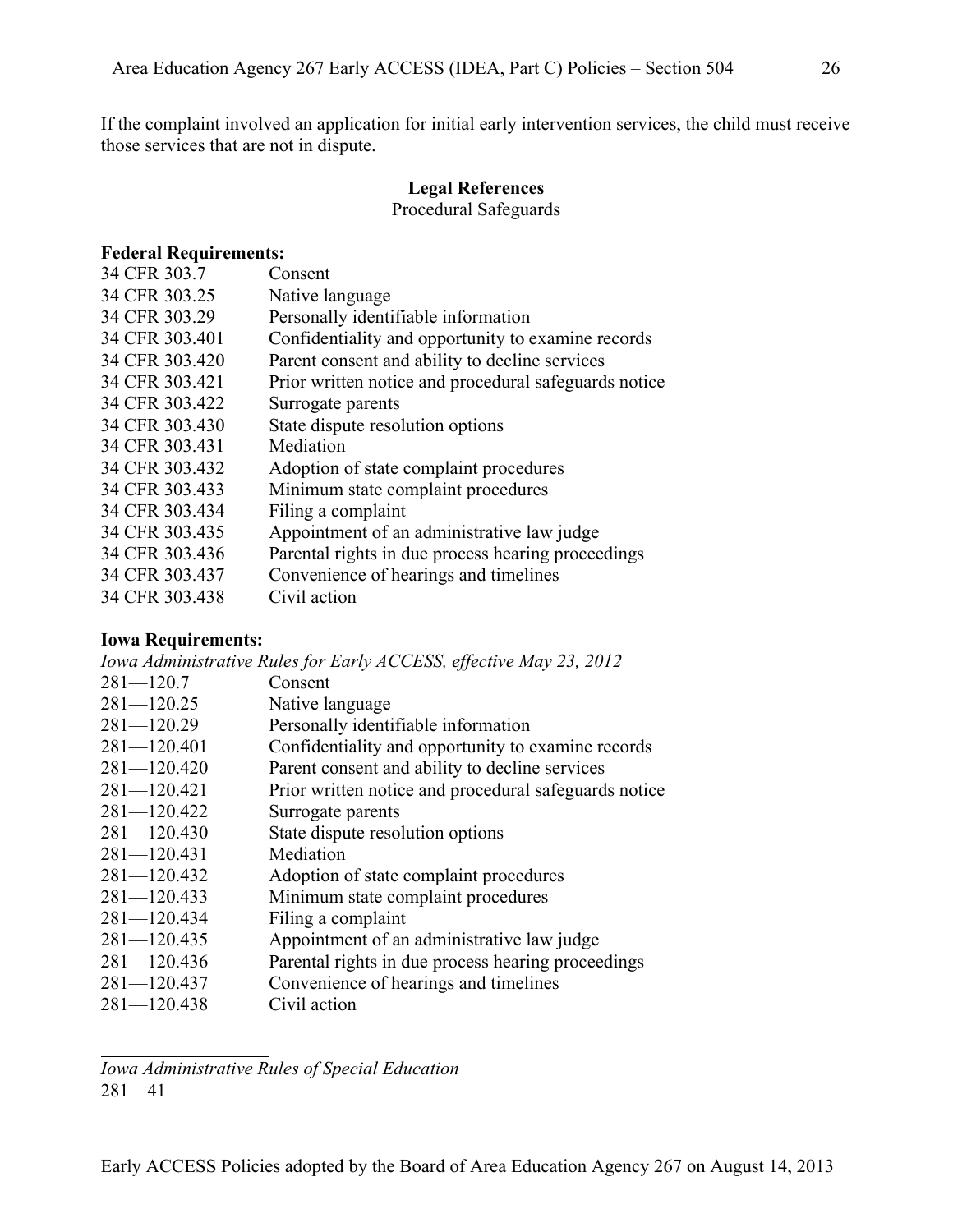# **CONFIDENTIALITY**

# **Confidentiality of Information**

It is the policy of Area Education Agency 267 to ensure the protection of the confidentiality of any personally identifiable data, information, and records collected, maintained, or used by Area Education Agency 267 and early intervention providers for eligible children and families in accordance with the Federal Educational Rights and Privacy Act (FERPA).

# **Notice to Parents**

Agencies participating in Early ACCESS are required to inform parents of their right to written notice of and written consent to the exchange of this information among agencies consistent with federal and state law. The notice includes:

- 1. A description of the children on whom personally identifiable information is maintained, the types of information sought, the methods the state intends to use in gathering the information (including the sources from whom information is gathered), and the uses to be made of the information;
- 2. A summary of the policies and procedures that participating agencies must follow regarding storage, disclosure to third parties, retention, and destruction of personally identifiable information;
- 3. A description of all of the rights of parents and children regarding this information, including the rights under FERPA; and
- 4. A description of the extent to which the notice is given in the native languages of the various population groups of the state.

# **Access Rights**

Participating agencies must permit parents to inspect and review any early intervention records relating to their children that are collected, maintained, or used by the agency under IDEA, Part C. Participating agency means any agency or institution that collects, maintains, or uses personally identifiable information, or from which information is obtained. The agency shall comply with a request without unnecessary delay and before any meeting regarding an IFSP, or any hearing relating to the identification, evaluation, or provision of early intervention services, and in no case, more than 10 days after the request has been made.

The right to inspect and review early intervention records includes:

- 1. The right to a response from the participating agency to reasonable requests for explanations and interpretations of the early intervention records;
- 2. The right to request that the agency provide copies of the early intervention records containing the information if failure to provide those copies would effectively prevent the parent from exercising the right to inspect and review the records; and
- 3. The right to have a representative of the parent inspect and review the early intervention records.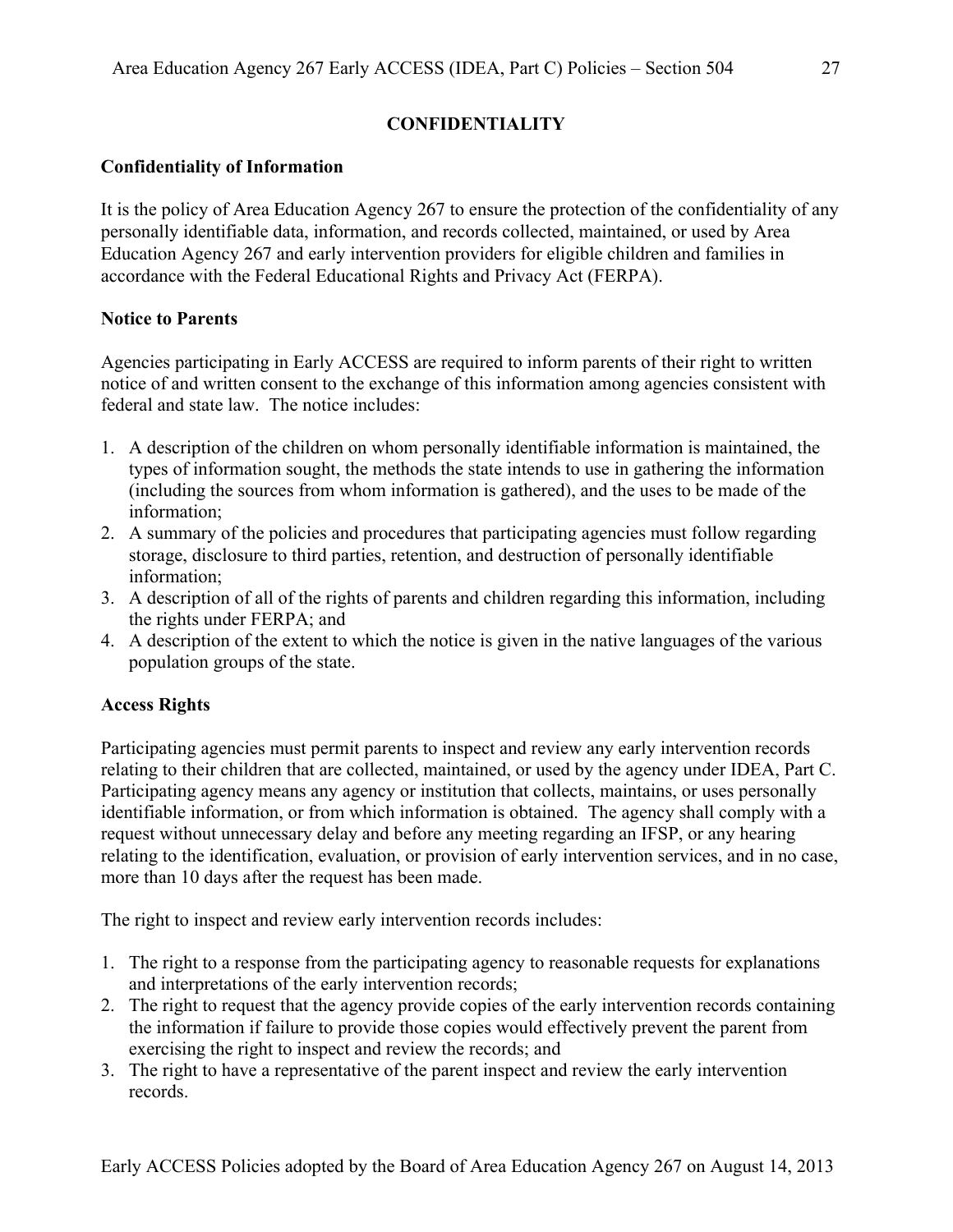A participating agency may presume that the parent has authority to inspect and review records relating to the parent's child unless the agency has been provided documentation that the parent does not have the authority under applicable state law governing such matters as custody, foster care, guardianship, separation, and divorce.

### **Record of Access**

Each participating agency shall keep a record of parties obtaining access to early intervention records collected, maintained, or used under Part C of IDEA (except access by parents and authorized employees of the participating agency). The record must include the name of the party, the date access was given, and the purpose for which the party is authorized to use the early intervention record.

### **Records on More Than One Child**

If any early intervention record includes information on more than one child, the parents of those children have the right to inspect and review only the information relating to their child or to be informed of that specific information.

### **List of Types and Location of Information**

Each participating agency must provide parents, on request, a list of the types and locations of early intervention records collected, maintained, or used by the agency.

### **Fees**

Each participating agency may charge a fee for copies of records that are made for parents if the fee does not effectively prevent the parents form exercising their right to inspect and review those records. A participating agency may not charge a fee to search for or to retrieve information.

A participating agency must provide *at no cost to parents* a copy of each evaluation, assessment of the child, family assessment, and IFSP as soon as possible after each IFSP meeting.

### **Amendment of Records at Parent's Request**

A parent who believes that information in the early intervention records collected, maintained, or used is inaccurate, misleading or violates the privacy or other rights of the child or parent may request the participating agency that maintains the information amend the information. The agency must decide whether to amend the information in accordance with the request within a reasonable period of time of receipt of the request. If the agency refuses to amend the information in accordance with the request, the agency must inform the parent of the refusal and advise the parent of the right to a hearing.

# **Opportunity for a Hearing**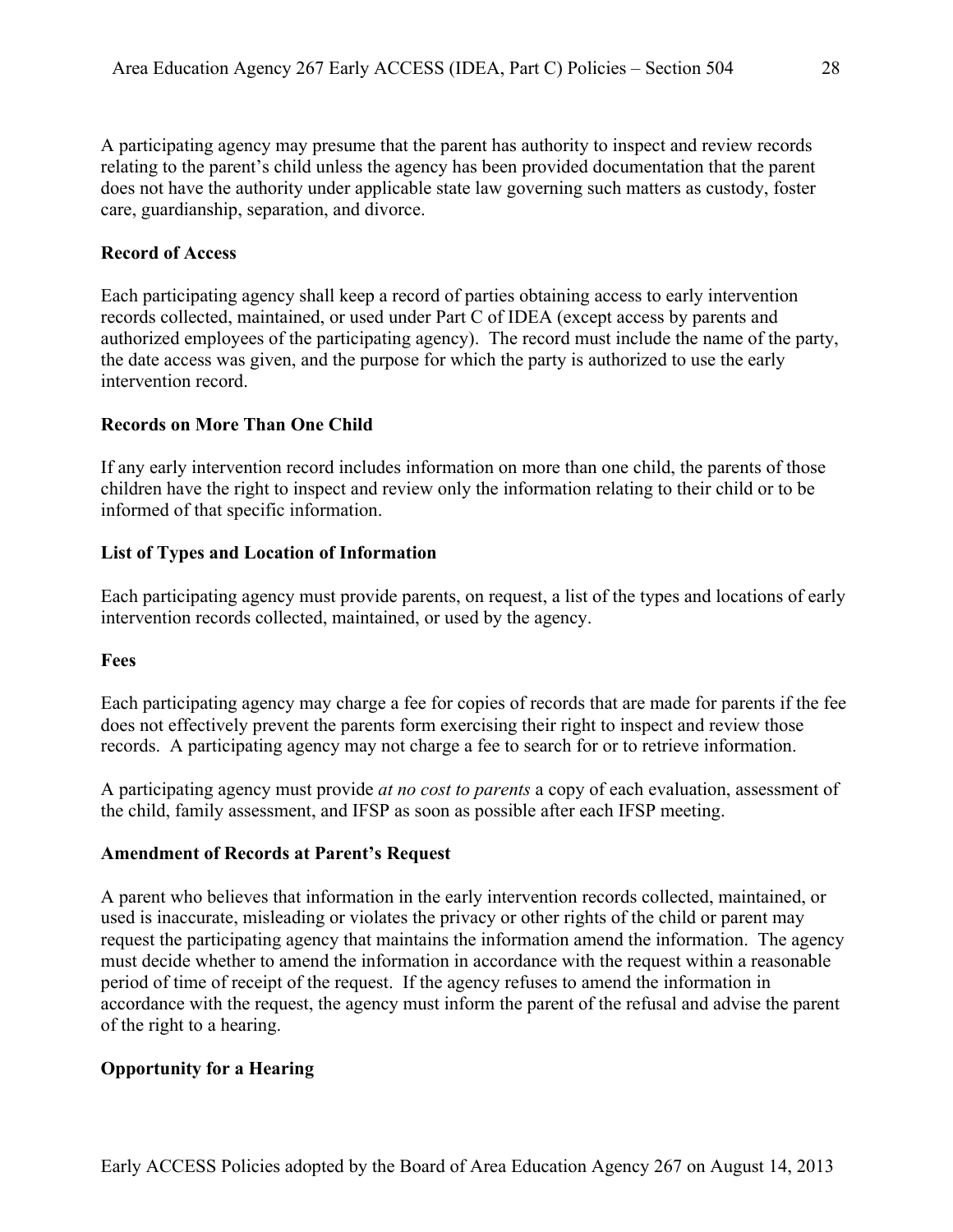The participating agency shall, on request, provide parents with the opportunity for a hearing to challenge information in their child's early intervention records to ensure that it is not inaccurate, misleading, or otherwise in violation of the privacy or other rights of the child or parents.

# **Result of Hearing**

If, as a result of the hearing, the participating agency decides that the information is inaccurate, misleading, or in violation of the privacy or other rights of the child or parent, the participating agency must amend the information accordingly and so inform the parent in writing. If, as a result of the hearing, the participating agency decides that the information is not inaccurate, misleading, or in violation of the privacy or other rights of the child or parent, the agency must inform the parent of the right to place in the early intervention records it maintains on the child a statement commenting on the information or setting forth any reasons for disagreeing with the decision of the agency. Any explanation placed in the early intervention records of the child under this rule must be maintained by the agency as part of the records of the child as long as the record or contested portion is maintained by the agency. If the early intervention records of the child or the contested portion are disclosed by the agency to any party, the explanation must also be disclosed to the party. The hearing proceedings must be conducted according to 34 CFR 99 FERPA regulations.

# **Consent Prior to Disclosure or Use**

Except for disclosures authorized under Part 99 of FERPA regulations and disclosure to participating agencies (including the Lead Agency and early intervention service providers) that are part of the state's Part C system, prior parental consent must be obtained before personally identifiable information is:

- 1. Disclosed to anyone other than authorized representatives, officials, or employees of participating agencies collecting, maintaining, or using the information under Iowa Administrative Rules for Early ACCESS; or
- 2. Used for any purpose other than meeting a requirement of federal regulations.

If a parent refuses to give consent, the participating agency shall attempt to seek resolution through a meeting to explain to parents how their failure to consent affects the ability of their child to receive services. A public agency may not file a due process complaint in response to a parent's refusal to grant consent.

# **Safeguards**

Each participating agency must protect the confidentiality of personally identifiable information at collection, maintenance, use, storage, disclosure, and destruction stages. To assure protection:

- 1. One official at each participating agency must assume responsibility for ensuring the confidentiality of any personally identifiable information;
- 2. All persons collecting or using personally identifiable information must receive training or instruction regarding the state's policies and procedures;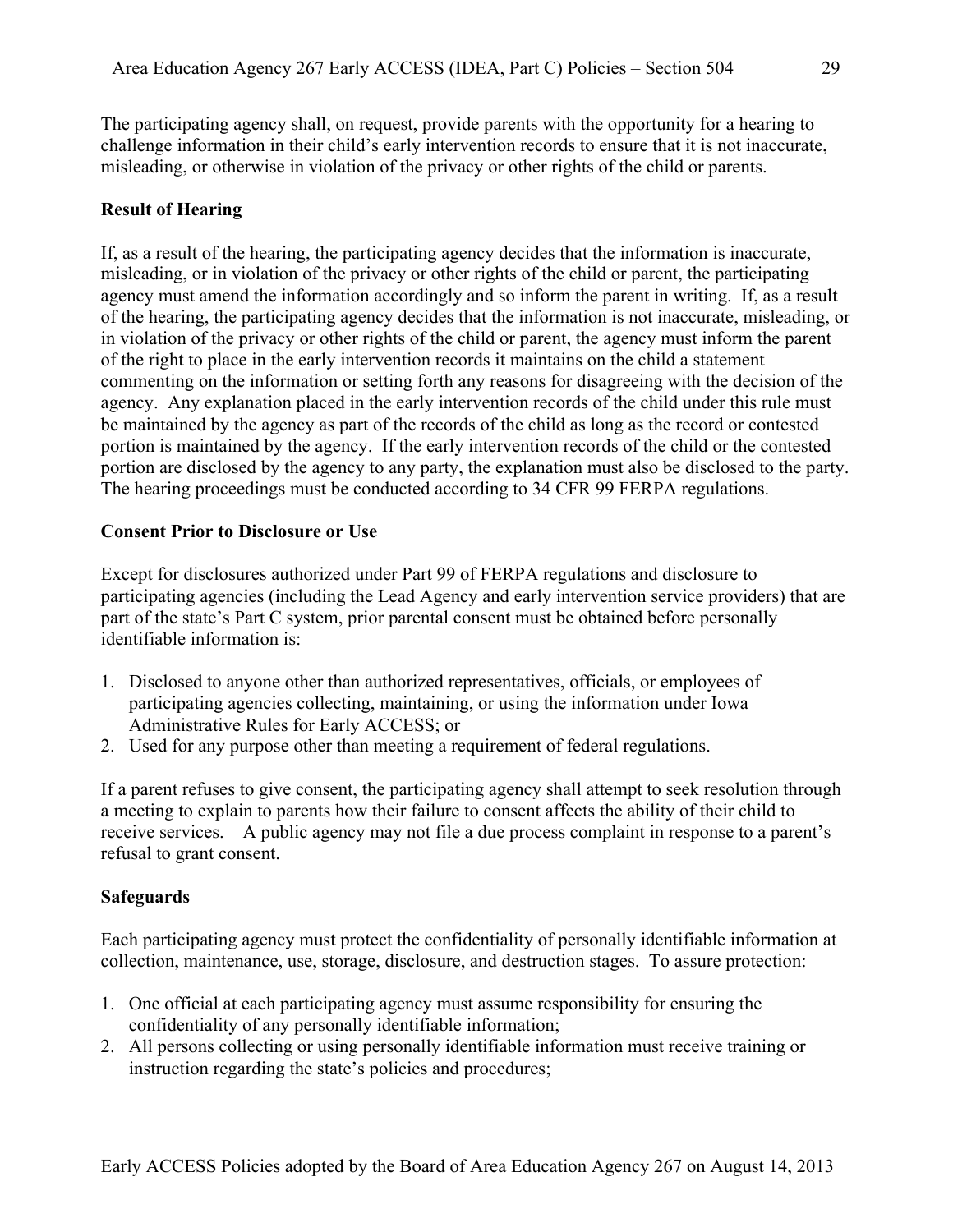3. Each participating agency must maintain, for public inspection, a current listing of the names and positions of those employees within the agency who may have access to personally identifiable information.

#### **Destruction of Information**

The public agency must inform parents when personally identifiable information collected, maintained, or used is no longer needed to provide early intervention services to the child. "No longer needed to provide services" means that a record is no longer relevant to the provision of Early ACCESS services and is no longer needed for accountability and audit purposes. At a minimum, a record needed for accountability and audit purposes must be retained for five years after completion of the activity for which funds were used. After that time period, and at the request of the parents, the information must be destroyed; however, a permanent record of a child's name, date of birth, parent contact information (including address and phone number), names of service coordinator(s) and early intervention service provider(s), and exit data (including year and age upon exit and any programs entered into upon exiting) may be maintained without time limitation.

Early ACCESS records must be retained for a minimum of three years after an eligible child is determined to be no longer eligible under Part C or Part B.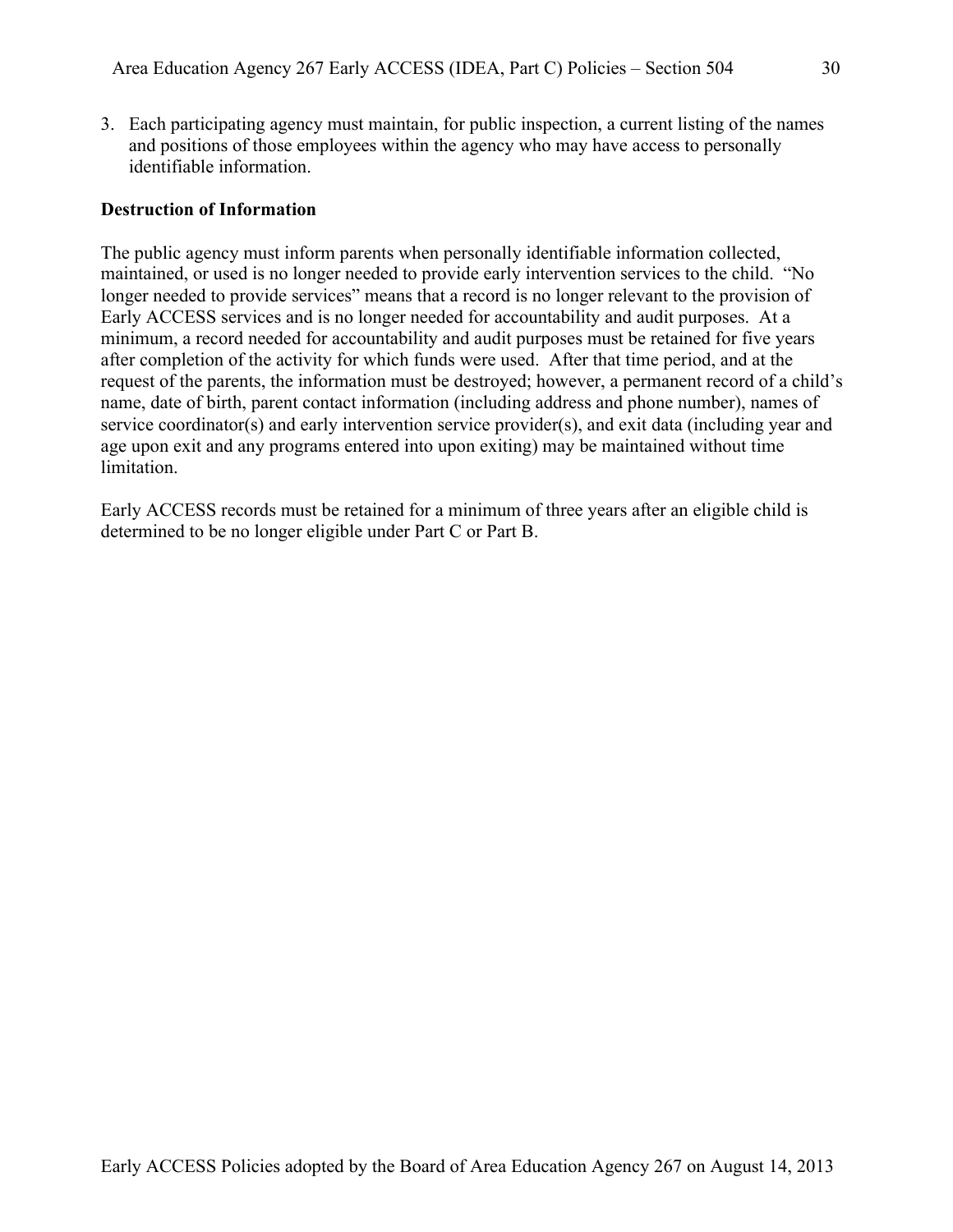### **Legal References**

Confidentiality

| <b>Federal Requirements:</b>               |
|--------------------------------------------|
| <b>FERPA</b>                               |
| Opportunity to examine records             |
| Notice to parents                          |
| Access rights                              |
| Record of access                           |
| Records on more than one child             |
| List of types and locations of information |
| Fees for records                           |
| Amendment of records at parent's request   |
| Opportunity for a hearing                  |
| Result of a hearing                        |
| Hearing procedures                         |
| Consent prior to disclosure or use         |
| Safeguards                                 |
| Destruction of information                 |
| Enforcement                                |
|                                            |

#### **Iowa Requirements:**

*Iowa Administrative Rules for Early ACCESS, effective May 23, 2012* 281—120.402 Confidentiality 281—120.404 Notice to parents 281—120.405 Access rights 281—120.406 Record of access 281—120.407 Records on more than one child 281—120.408 List of types and locations of information 281—120.409 Fees for records 281—120.410 Amendment of records at a parent's request 281—120.411 Opportunity for a hearing 281—120.412 Result of hearing 281—120.413 Hearing procedures 281—120.414 Consent prior to disclosure or use 281—120.415 Safeguards 281—120.416 Destruction of information 281—120.417 Enforcement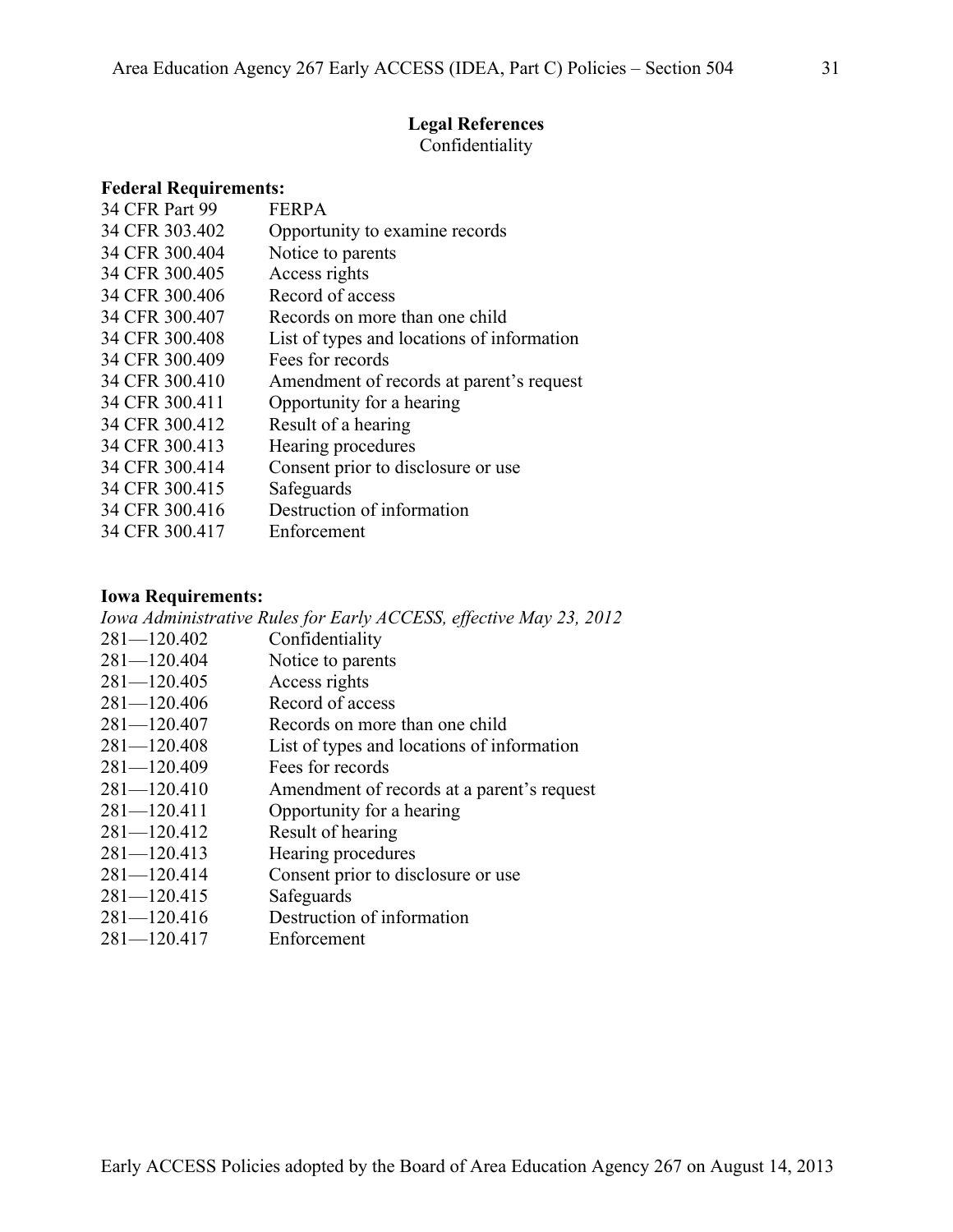### **PROCEDURES FOR RESOLVING COMPLAINTS**

It is the policy of Area Education Agency 267 that Area Education Agency 267 as Region 7 Grantee shall comply with Iowa Administrative Rules of Early ACCESS on resolving state complaints.

#### **Legal References**

Procedures for Resolving Complaints

#### **Federal Requirements:**

| CFR 303.432 | Adoption of state complaint procedures |
|-------------|----------------------------------------|
| CFR 303.433 | Minimum state complaint procedures     |
| CFR 303.434 | Filing a complaint                     |

### **Iowa Requirements:**

|                 | Iowa Administrative Rules for Early ACCESS, effective May 23, 2012 |
|-----------------|--------------------------------------------------------------------|
| $281 - 120.432$ | Adoption of state complaint procedures                             |
| $281 - 120.433$ | Minimum state complaint procedures                                 |
| $281 - 120.434$ | Filing a complaint                                                 |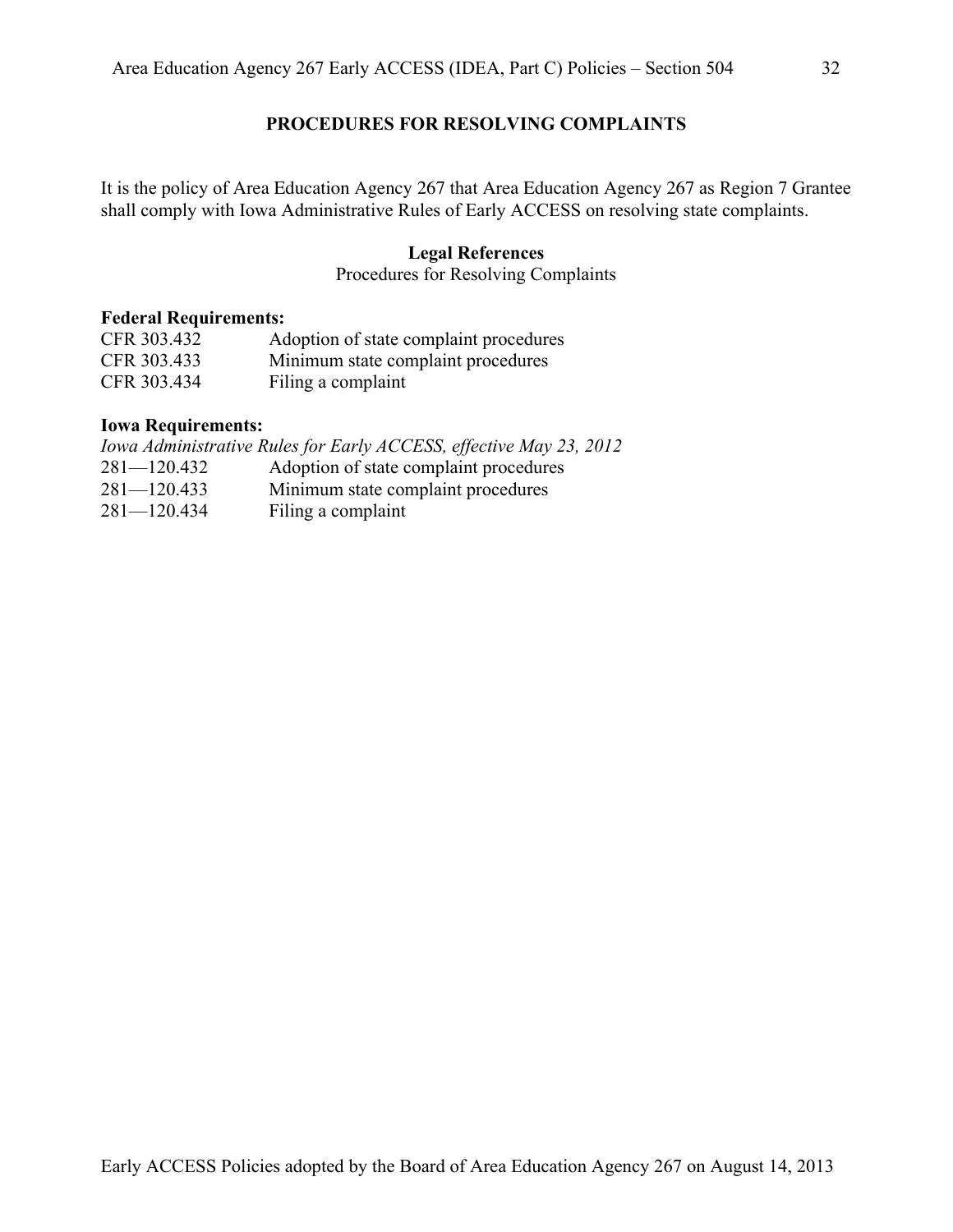# **Policies and Procedures Related to Financial Matters**

### **Policies Related to Payment for Services**

It is the Area Education Agency 267 policy that early intervention services as defined in the Iowa Administrative Rules for Early ACCESS, recommended by the IFSP team, and written on the child's/family's Individualized Family Service Plan, are provided for eligible children at no charge to the child and parent. Parents will not be subjected to fees or a system of payments for these early intervention services. These early intervention services are consistent with 34 CFR 303.13 and include but are not limited to the following:

- Assistive technology device
- Assistive technology service
- Audiology services
- Family training, counseling and home visits
- Health services
- Medical services only for diagnostic or evaluation purposes
- Nursing services
- Nutrition services
- Occupational therapy
- Physical therapy
- Psychological services
- Service coordination services
- Signed language and cued language services
- Social work services
- Special instruction
- Speech-language pathology services
- Transportation and related costs<br>• Vision services
- Vision services

The Iowa Departments of Education, Human Services, and Public Health and the University of Iowa's Child Health Specialty Clinics have an agreement to provide available early intervention services at no cost to families.

It is the policy of Area Education Agency 267 that services are provided in a timely manner and not delayed or denied to children entitled to receive those services because of disputes between agencies regarding financial or other responsibilities.

# **Policies Related to Use of Public Benefits or Insurance or Private Insurance to Pay for Early ACCESS Services**

It is the Area Education Agency 267 policy that, with regard to using public benefits or insurance of a child or parent to pay for Part C services, the agency:

- 1. May not require a parent to sign up for or enroll in public benefits or insurance programs as a condition of receiving Part C services and must obtain consent prior to using the public benefits or insurance of a child or parent if that child or parent is not already enrolled in such a program;
- 2. Must obtain consent to use a child's or parent's public benefits or insurance to pay for Part C services if that use would:
	- Decrease available lifetime coverage or any other insured benefit for that child or parent under that program;
	- Result in the child's parents paying for services that would otherwise be covered by the public benefits or insurance program;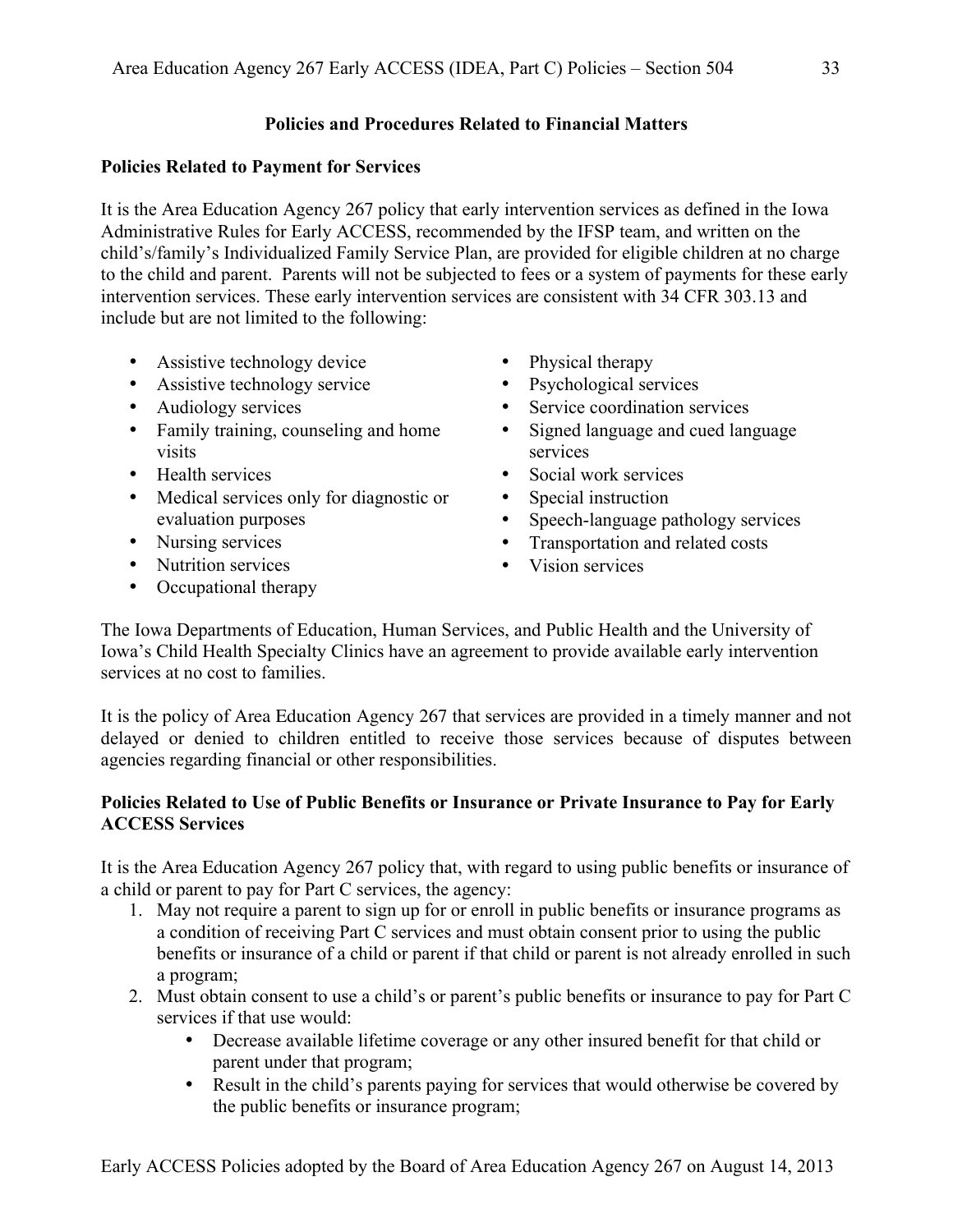- Result in any increase in premiums or discontinuation of public benefits or insurance for that child or that child's parents; or
- Risk loss of eligibility for the child or that child's parents for home- and communitybased waivers based on aggregate health-related expenditures.
- 3. If the parent does not provide consent, the agency must still make available those Part C services on the IFSP to which the parent has provided consent.

It is the Area Education Agency 267 policy that proceeds from public insurance or benefits or from private insurance are not treated as program income for the purposes of 34 CFR 80.25. If an agency receives reimbursements from federal funds (e.g., Medicaid reimbursements attributable directly to federal funds), for services under Part C of IDEA, those funds are considered neither state or local funds in order to assure the non-supplanting of funds as required in 34 CFR 303.225.

# **Fees**

It is the Area Education Agency 267 policy that the following functions are carried out at public expense by the state and for which no fees may be charged to parents:

- Early ACCESS child find activities;
- Evaluation and assessment and IFSP planning purposes;
- Service coordination services:
- Administrative and coordinative activities related to:
	- 1. The development, review and evaluation of IFSPs; and
	- 2. The implementation of procedural safeguards;
- Implementation of components of the statewide system as outlined in subpart D of IDEA, Part C – Program and Services (definition of developmental delay, central directory, timetables, public awareness, child find, evaluation and assessment) and subpart F-State Administration; and
- Due process.

State law requires the provision of a free appropriate public education to children requiring special education from birth. Children requiring special education are served under the Early ACCESS system which provides early intervention services at no charge to parents.

# **Identification and Coordination of Resources**

As Region 7 Grantee Area Education Agency 267 is responsible for the identification and coordination of all available resources for early intervention services within Region 7. This includes resources from federal, state, local and private sources and updating information on funding sources if a legislative or policy change occurs.

Federal funding sources include:

- Title V of the Social Security Act (relating to Maternal and Child Health);
- Title XIX of the Social Security Act (relating to general Medicaid Program, EPSDT and the Infant/Toddler program);
- The Head Start Act;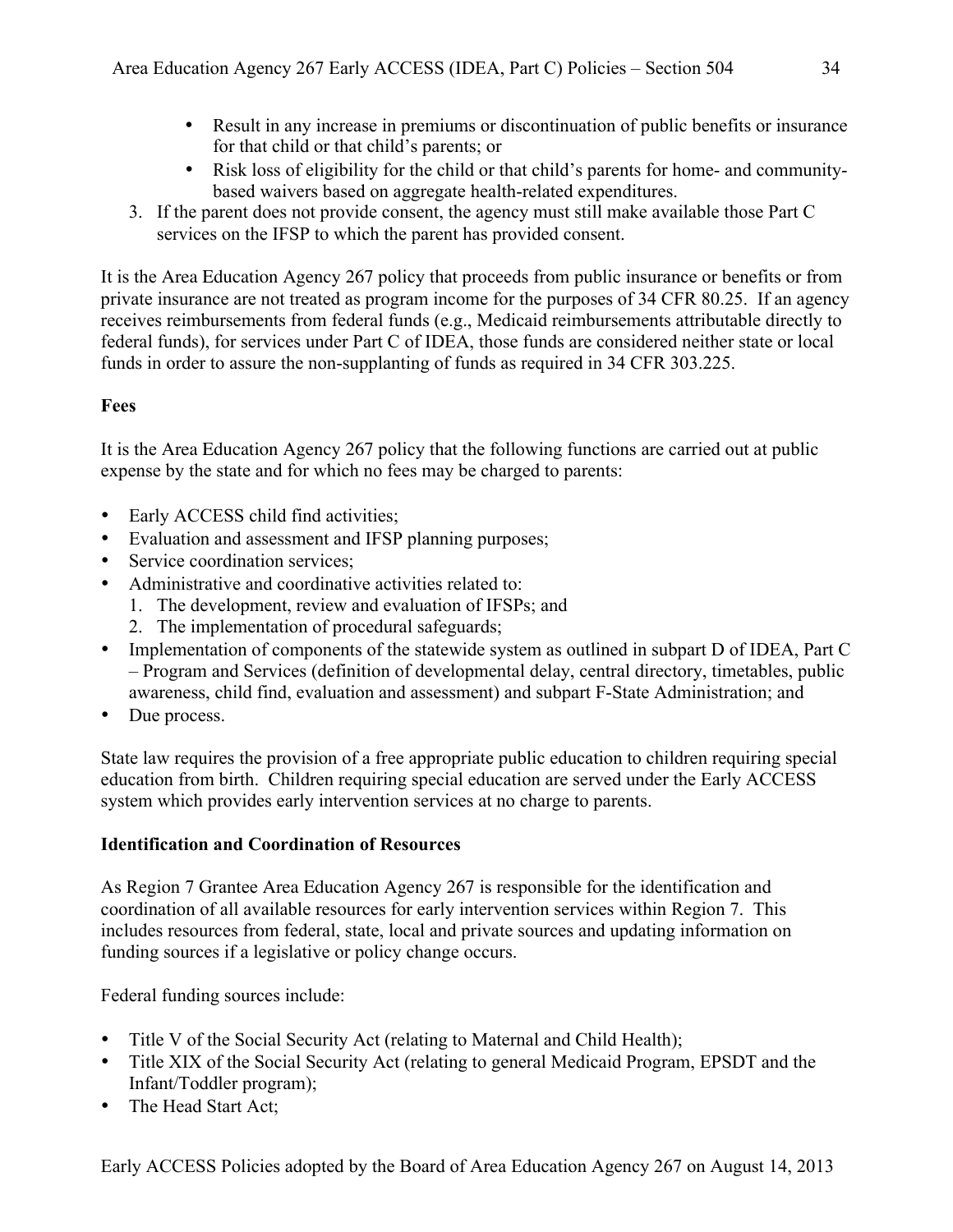- Parts B and C of Individuals with Disabilities Act;
- The Developmental Disabilities Assistance and Bill of Rights Act (PL 94-103); and
- Other federal programs, including but not limited to the state Children's Health Insurance Program, Temporary Assistance to Needy Families (TANF), and Early Head Start.

Other state and local funding sources that contribute to the Part C system in Iowa:

- School Ready Funds;
- Private insurance with written parent consent unless Title XIX or Title V eligible;
- Private agency support; and
- Local foundations.

### **Delivery of Services in a Timely Manner**

Procedures to ensure that services are provided to children eligible for Early ACCESS in a timely manner, pending the resolution of financial or other disputes among public agencies or service providers is the responsibility of the Iowa Department of Education as Lead Agency and a requirement of Area Education Agency 267 as Region 7 Grantee. Signatory Agencies have an agreement to use a continuum of alternative dispute resolution procedures to resolve Part C child/system issues and concerns. This continuum of procedures meets Part C regulations and is modeled after IDEA/Part B regulations.

### **Payor of Last Resort**

It is the Area Education Agency 267 policy that Part C funds may not be used to satisfy a financial commitment for services that would otherwise have been paid for from another public or private source, including any medical program administered by the Department of Defense, but for the enactment of Part C. Early ACCESS funds, state and federal, may be used only for early intervention services that an eligible child needs but is not currently entitled to receive or have payment made from any other federal, state, local, or private source.

It is the Area Education Agency 267 policy that Part C funds can be used to pay a provider for services, pending reimbursement from the agency or entity that has ultimate responsibility in order to prevent a delay in the timely provision of services to an eligible child or the child's family. Payments may be made for required early intervention services, eligible health services, functions of the child find system, evaluation and assessment. This payment option does not apply to medical services or "well baby" health care.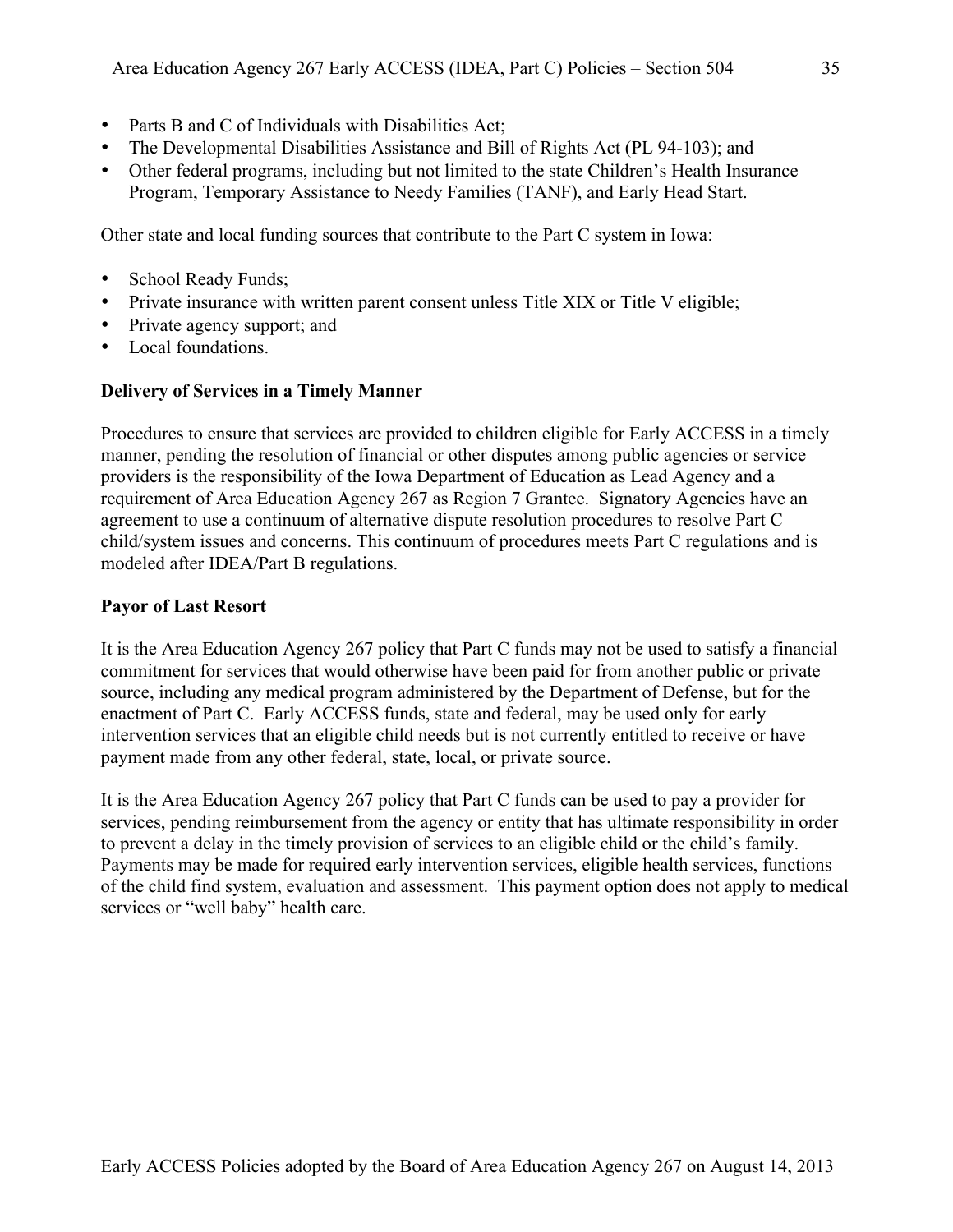### **Reimbursement Procedure**

All bills for early intervention services will flow through each Signatory Agency or Regional Grantee providing the services. Should Part C funds be necessary to support a service in order to prevent a delay in service provision, the participating agencies (Signatory Agencies and Regional Grantees providing service) may use Part C funds to pay the provider of services, pending timely reimbursement from the agency or entity that has ultimate responsibility for the payment. Agencies will use their internal accounting and auditing procedures to comply with this regulation.

### **Legal References**

Policies and Procedures Related to Financial Matters

### **Federal Requirements:**

| 34 CFR 303.13  | Early intervention services                                                     |
|----------------|---------------------------------------------------------------------------------|
| 34 CFR 303.510 | Payor of last resort                                                            |
| 34 CFR 303.511 | Methods to ensure the provision of, and financial responsibility for, Part C    |
|                | services                                                                        |
| 34 CFR 303.520 | Policies related to use of public benefits or insurance or private insurance to |
|                | pay for Part C services                                                         |
| 34 CFR 303.521 | System of payments and fees                                                     |
|                |                                                                                 |

#### **Iowa Requirements:**

*Iowa Administrative Rules for Early ACCESS, effective May 23, 2012*

- 281—120.13 Early intervention services
- 281—120.510 Payor of last resort
- 281—120.511 Methods to ensure the provision of, and financial responsibility for, Early ACCESS services
- 281—120.520 Policies related to use of public benefits or insurance or private insurance to pay for Early ACCESS services
- 281—120.521 System of payments and fees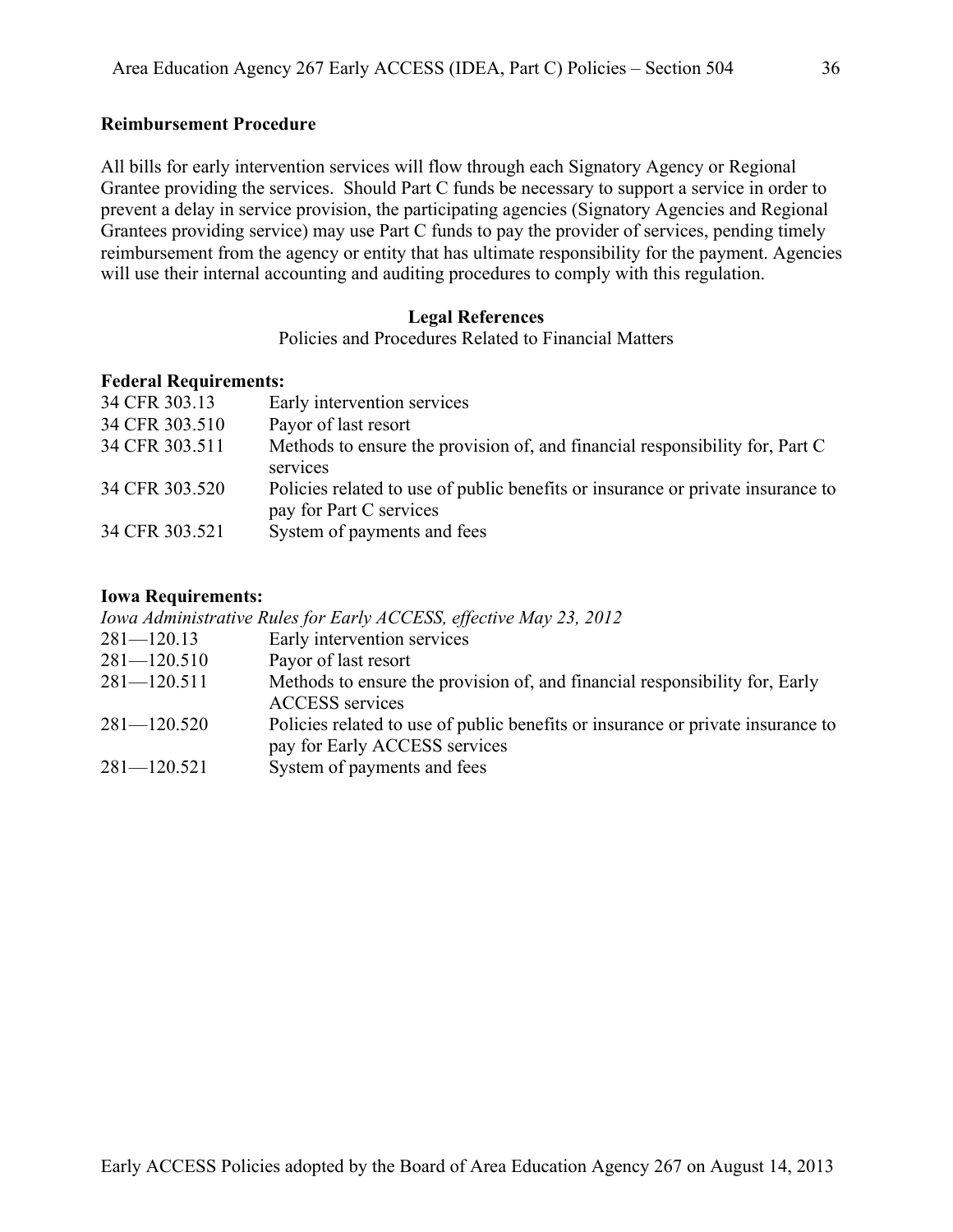# **Interagency Agreements; Resolution of Individual Disputes**

An Early ACCESS Memorandum of Agreement (MOA) has been developed between Iowa's Lead Agency, the Iowa Department of Education, and the Signatory Agencies which include: Iowa Department of Public Health, Iowa Department of Human Services, and University of Iowa's Child Health Specialty Clinics. A copy of the signed MOA is available from the Iowa Department of Education. The agreement meets the requirements under IDEA, Part C.

# **Interagency Agreements**

It is the policy of Area Education Agency 267 that formal interagency agreements with other agencies to assist in the implementation of the Part C system meet the minimum specifications under IDEA, Part C, including:

- 1. The financial responsibility of each agency paying for early intervention services that is consistent with state law and Part C requirements;
- 2. The procedures for achieving a timely resolution of intra- and interagency disputes about payments for a given service(s) or other aspects of the state's early intervention program. The procedures include a mechanism for making a final determination that is binding upon agencies involved;
- 3. The process that permits each state agency participating in Iowa's early intervention program to resolve any internal disputes so long as the agency does so in a timely manner. Should an agency be unable to resolve its own internal dispute in a timely manner through their own agency's dispute resolution procedures, the Lead Agency will follow procedures in achieving resolution of interagency disputes; and
- 4. Any additional components necessary to ensure effective cooperation and coordination among all agencies involved in Iowa's early intervention program.

All interagency agreements must be in accordance with state code.

# **Resolution of Disputes**

All disputes shall be resolved pursuant to the terms of Iowa Administrative Rules on Early ACCESS and the MOA referred to above.

# **Delivery of Services in a Timely Manner**

Early intervention services are provided to children eligible for Early ACCESS in a timely manner, pending the resolution of disputes among public agencies or service providers.

Procedures for the timely provision of services, ensuring that no service to which a child is entitled is delayed or denied because of disputes between agencies regarding financial or other responsibilities, are required of Area Education Agency 267 as Region 7 Grantee.